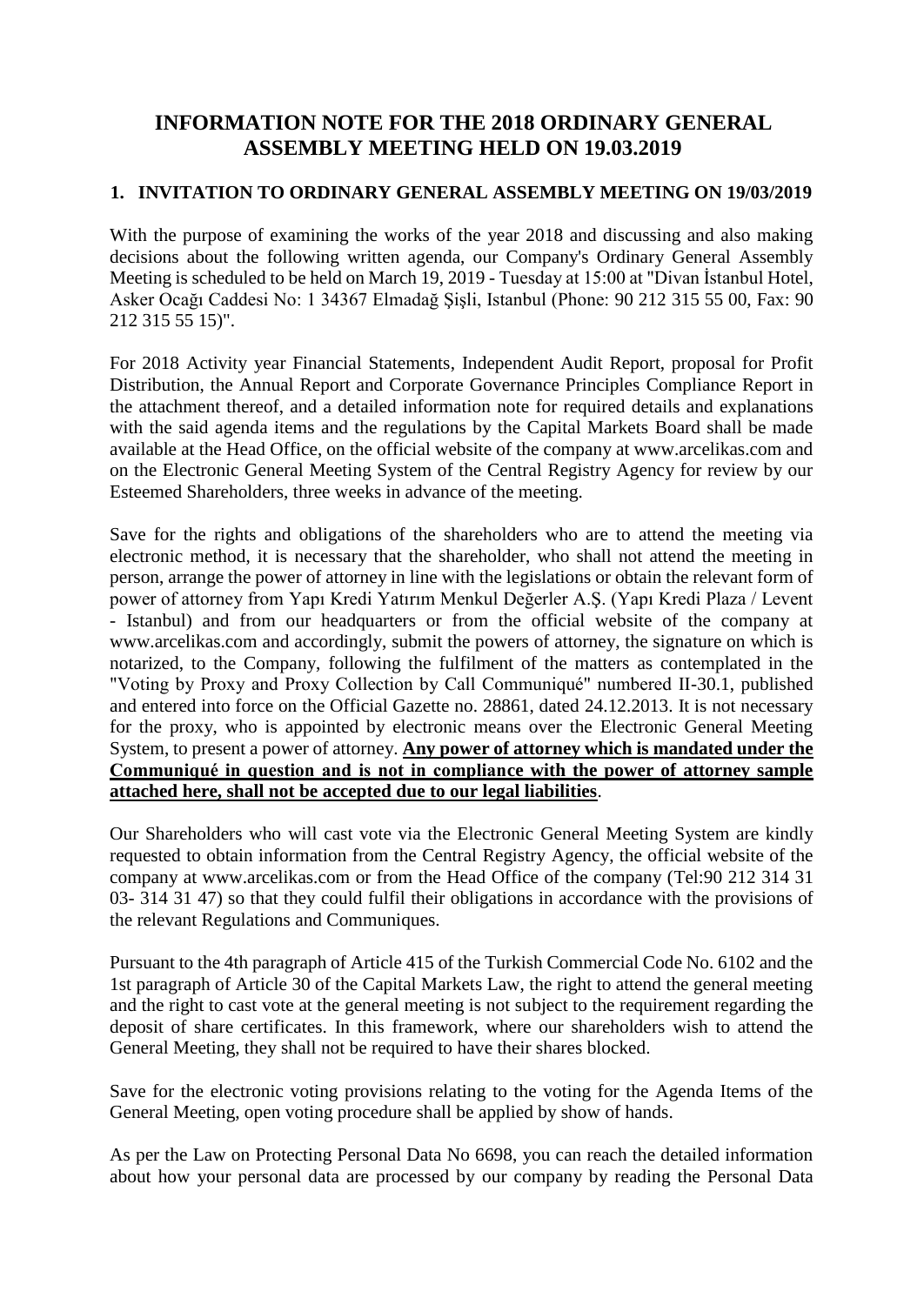Protection and Process Policy of Arçelik Anonim Şirketi, which has been disclosed to the public at www.arcelikas.com.

All beneficiaries, stakeholders and media organs are invited to the General Meeting.

In respect of the registered shares that are traded at the exchange pursuant to the Capital Markets Law, no individual notice shall be served to the shareholders by a registered mail.

Kindly submitted for the information of the esteemed shareholders.

## ARÇELİK A.Ş. BOARD OF DIRECTORS

Company address: Karaağaç Caddesi No: 2-6 Sütlüce 34445 Beyoğlu-Istanbul

Commercial Registry and Number: Istanbul - 54957

Mersis No: 0073001800000022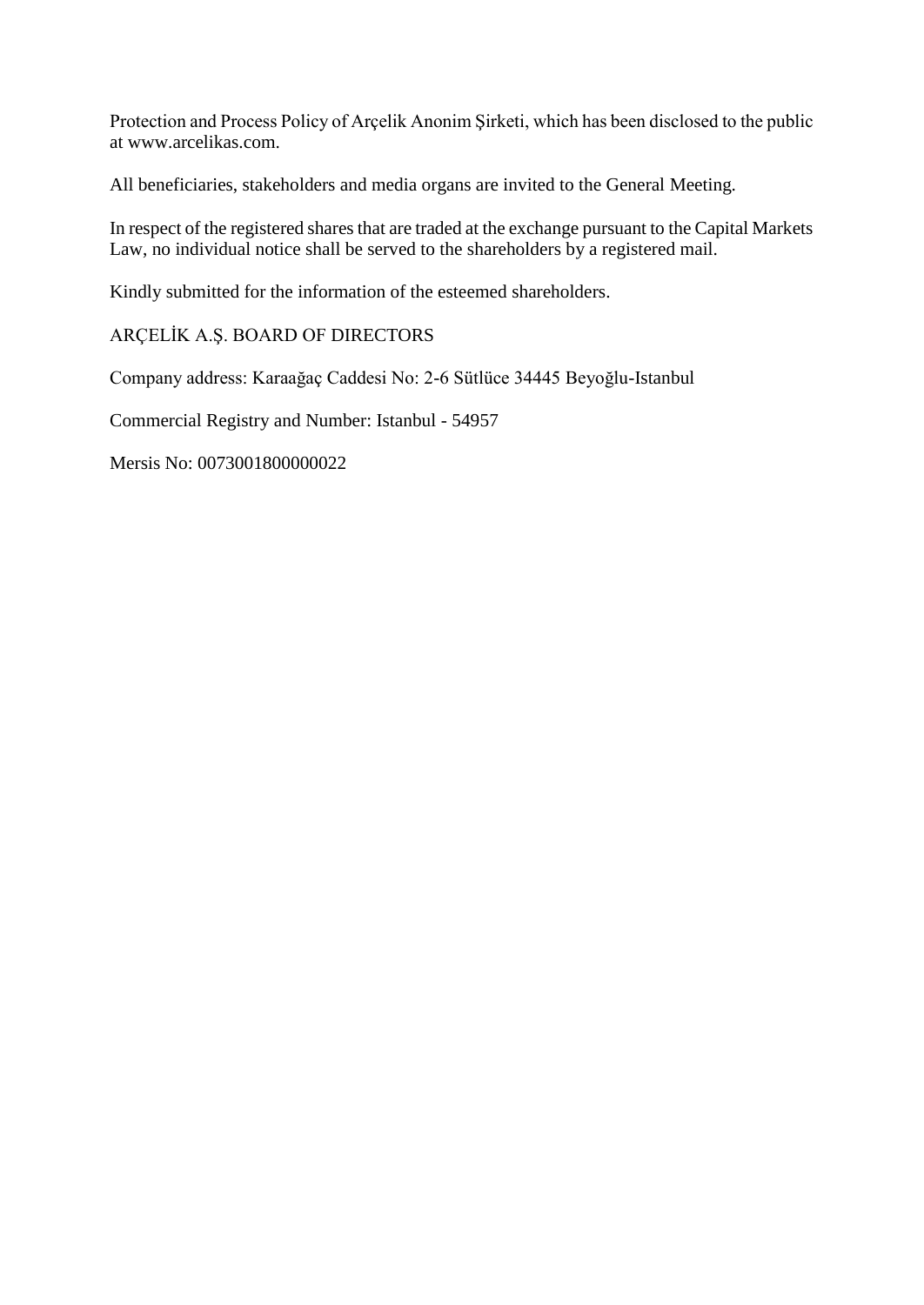## **2. OUR ADDITIONAL STATEMENTS WITHIN THE SCOPE OF CMB REGULATIONS**

The additional explanations that should be done pursuant to the "Corporate Governance Communique no II-17.1" of the Capital Markets Board ("CMB"), those ones related to the agenda items are given in the respective agenda items section below and other general mandatory explanations are submitted in this section for your information:

## **2.1 Shareholding Structure and Voting Rights**

Information about total number of shares and voting rights reflecting joint undertaking's partnership structure, number of shares representing each preferred share group if preferred shares exist in partnership capital and nature of voting rights and privileges are presented below:

Company's issued capital is TL 675,728,205. - and that issued capital are paid in full and free of collusion.

Each share with a nominal value of 1 Kr shall have one voting right in a General Assembly meeting. There is no privileged share in the company's capital.

|                                                 | <b>CAPITAL</b><br><b>RATIO</b> | <b>NOMINAL</b><br><b>SHARE</b><br><b>VALUE</b> | <b>SHARE &amp;</b><br><b>VOTE</b><br><b>AMOUNT</b> |
|-------------------------------------------------|--------------------------------|------------------------------------------------|----------------------------------------------------|
| <b>SHAREHOLDER</b>                              | $\frac{6}{6}$                  | (TRY)                                          | (Piece)                                            |
| <b>KOÇ FAMILY</b>                               | 8.67                           | 58,590,762.02                                  | 5,859,076,202                                      |
| KOÇ HOLDİNG A.Ş.                                | 40.51                          | 273,742,027.02                                 | 27,374,202,702                                     |
| KOÇ HOLDING EMEKLI VE YARDIM SANDIGI            | 5.14                           | 34,721,920.21                                  | 3,472,192,021                                      |
| TEMEL TİCARET VE YATIRIM A.Ş.                   | 2.75                           | 18,576,870.00                                  | 1,857,687,000                                      |
| VEHBİ KOÇ VAKFI<br>TEKNOSAN BÜRO MAKİNA VE SAN. | 0.17                           | 1,136,574.89                                   | 113,657,489                                        |
| LEVAZIMI TİC. VE A.Ş.                           | 12.05                          | 81,428,336.95                                  | 8,142,833,695                                      |
| BURLA TİCARET VE YATIRIM A.Ş.                   | 5.56                           | 37,571,663.05                                  | 3,757,166,305                                      |
| <b>OTHER SHAREHOLDERS</b>                       | 25.15                          | 169,960,050.86                                 | 16,996,005,086                                     |
| <b>TOTAL</b>                                    | 100.00                         | 675,728,205.00                                 | 67,572,820,500                                     |

The majority of Koç Holding A.Ş. shares belong to the members of the Koç Family.

## **2.2 Management and Operation Changes To Affect Company Operations of Our Company and Subsidiaries Significantly:**

Information on the management and operational changes that our Company has planned in the past accounting period or in future accounting periods, which will significantly affect its operations, and the reasons for these changes are presented below:

Our Company's Board of Directors took the following decisions on April 9, 2018.

In order to establish a more efficient and focused structure in the field of motor production and payment systems activities;

In order to transform the multi-purpose motor production of our company into a more efficient organization that will expand its product range and offer specific solutions to market needs; to transfer the whole of the assets and liabilities for industrial motor production, after-sales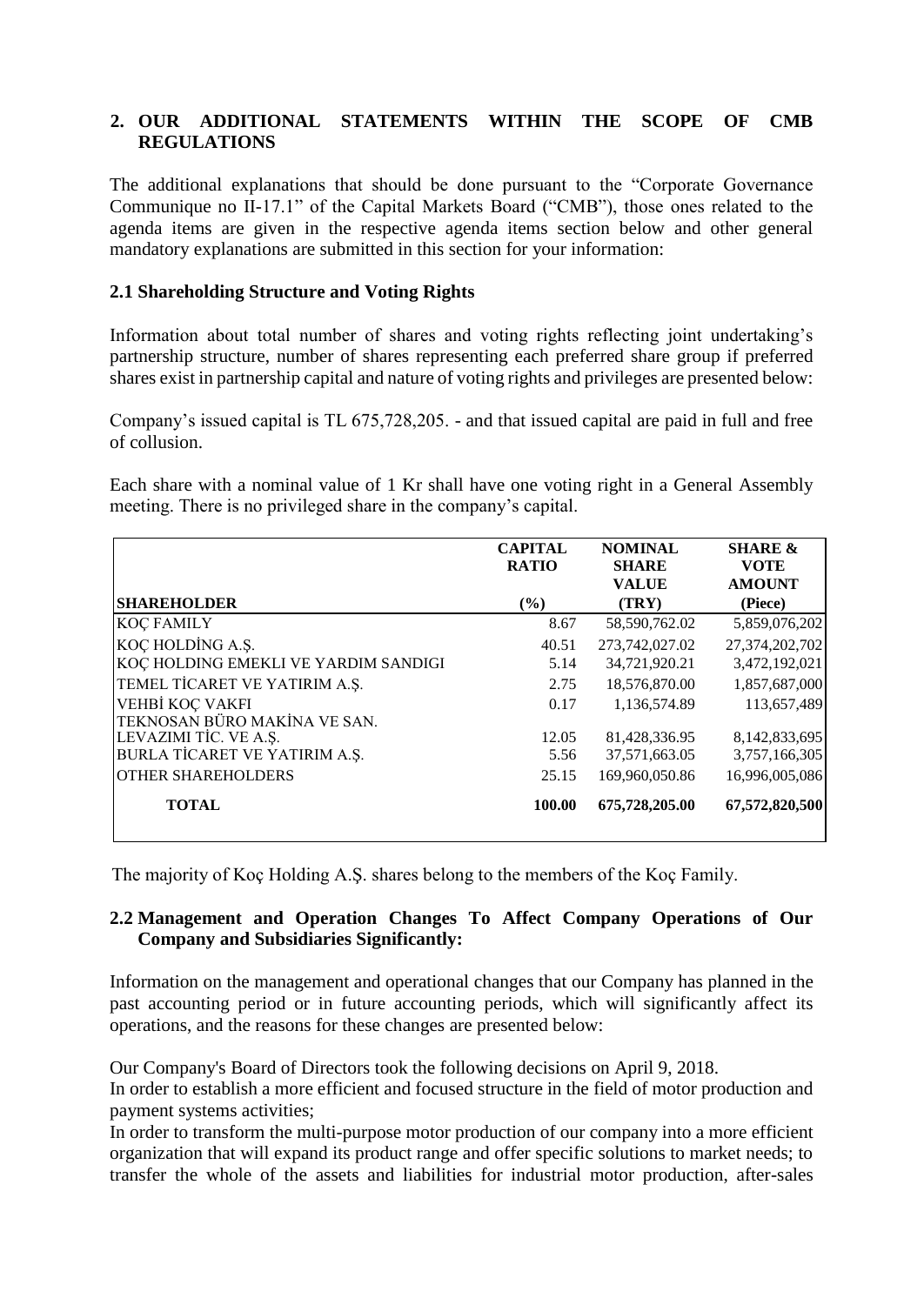services and related R&D activities in the balance sheet without compromising the integrity of the business into WAT MOTOR SANAYİ VE TİCARET titled joint-stock company with a capital of 130 million TL and be established corporation which is our company's 100% subsidiary with the partial demerger;

In order to transform our company's experience in payment systems by focusing on the field of financial technology into a more flexible and new structure, to create value-added solutions in software-based retail and payment areas and to create new business models, to transfer the whole of the assets and liabilities for payment systems operations and related R&D activities in the balance sheet without compromising the integrity of the business into TOKEN FİNANSAL TEKNOLOJİLER titled joint-stock company with a capital of 18 million TL and be established corporation which is our company's 100% subsidiary with the partial demerger;

To realize the partial demerger according to Turkish Commercial Code (TCC) no. 6102, the paragraph "1-b" of article 159, the Capital Markets Board's (CMB) Communique on Merger and Demerger (II-23.2) with the provisions relating to demerger via facilitated procedure and the Corporate Tax Law no. 5520, paragraph "3-b" of article 19 and article 20; all of the shares representing the capitals of the new companies be established to be acquired by Arçelik A.Ş.

Extraordinary General Shareholders Meeting's Partial Demerger Decision dated 26.06.2018 has been registered by İstanbul Trade Registry Office on 29.06.2018.

# **2.3 Information On Shareholders' Request for Adding An Item To the Agenda:**

In connection with the circumstances where the proposals sent by the Company's shareholders to the Investor Relations Department in writing for the addition of an item to the agenda are rejected by the Board of Directors, please find information about the rejected proposals and the reasons underlying the rejection:

No such proposal has been sent for the Ordinary General Assembly meeting in which 2018 operations shall be discussed.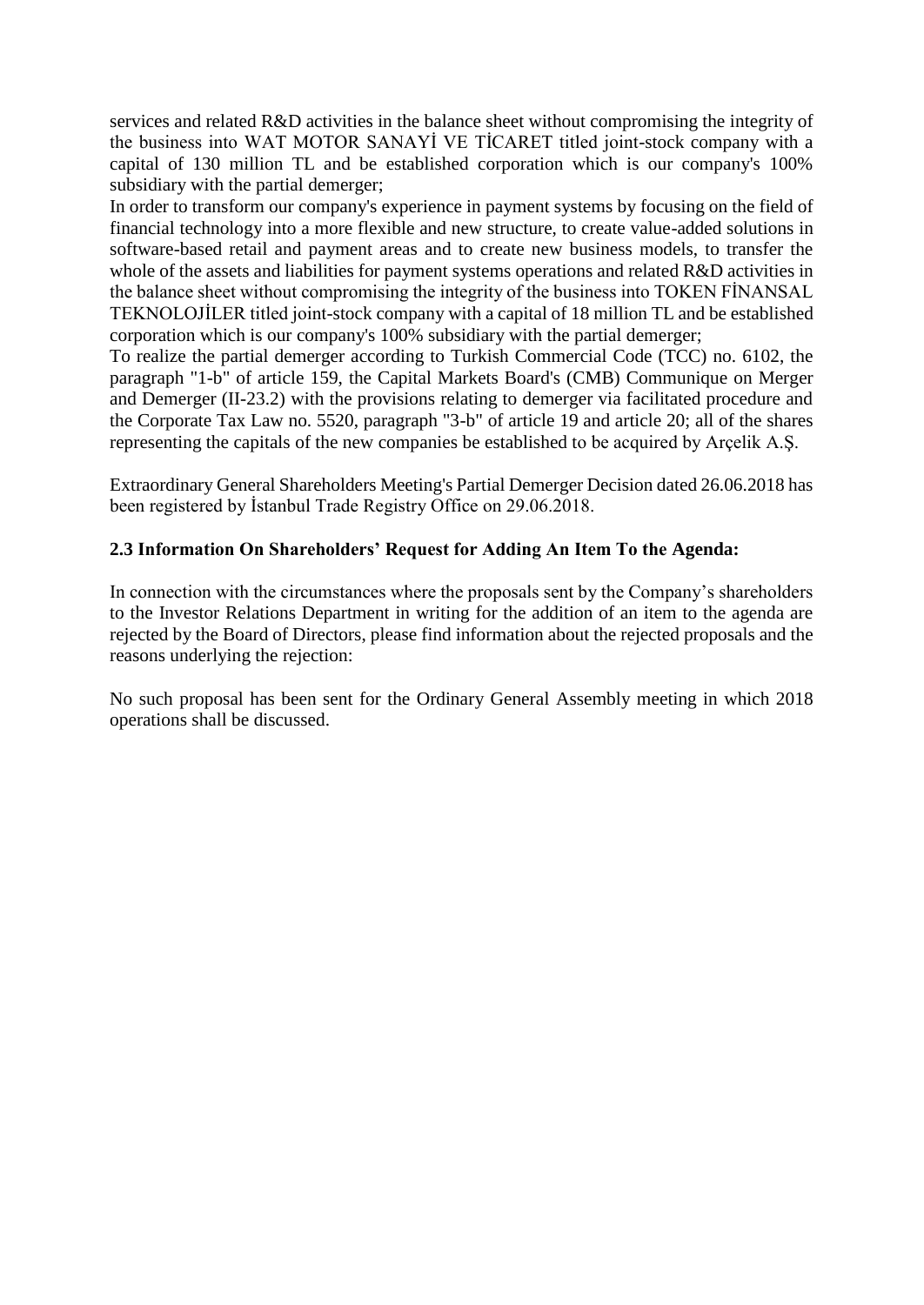## **3. OUR EXPLANATIONS IN CONNECTION WITH THE AGENDA ITEMS TO BE DISCUSSED IN THE ORDINARY GENERAL ASSEMBLY MEETING DATED 19.03.2019**

## **1. Opening and election of the Chairman of the Meeting,**

Pursuant to the "Turkish Code of Commerce no 6102" (TCC) and the "Regulation on the Procedures applicable to the General Assembly Meetings of Joint-stock Companies and the Representatives from the Ministry of Customs and Trade to attend these Meetings ("Regulation" or the "General Assembly Regulation") and Article 7 of the General Assembly Internal Directive, Chairman of the Meeting who will lead the General Assembly Meeting shall be elected. In accordance with General Assembly Internal Directive, Meeting Chairman shall nominate minimum one Minutes Clerk. Chairman of the Meeting may select sufficient number of vote collectors.

## **2. Reading, discussing and approving the 2018 Annual Report prepared by the Company Board of Directors,**

Subject to TCC, the Regulation and the Capital Markets Law, information about the 2018 Annual Report, including the report for compliance with the corporate governance principles which was submitted for the inspection of our shareholders for three weeks prior to the General Assembly Meeting at our Company's head office, the Electronic General Assembly Portal of the CRA and our Company's corporate web site at [www.arcelikas.com](http://www.arcelikas.com/) shall be given and such Report shall be submitted for the comments and approval of our shareholders.

#### **3. Reading the Summary of Independent Audit Report for 2018 accounting period,**

The General Assembly shall be informed about the Independent Audit Report which was issued pursuant to TCC and the Capital Markets Board regulations and which was submitted for the inspection of our shareholders for three weeks prior to the General Assembly Meeting at our Company's head office, the Electronic General Assembly Portal of the CRA and our Company's corporate web site at [www.arcelikas.com.](http://www.arcelikas.com/)

## **4. Reading, discussion and approving the Financial Statements related to the 2018 accounting period,**

Within the framework of TCC, Regulation and regulations concerning Capital Markets Law, information shall be provided about our financial statements and legal financial statements drafted in accordance with the Tax Procedure Law which are submitted to the review of our shareholders on CRA's Electronic General Assembly portal and our company's corporate internet site at [www.arcelikas.com](http://www.arcelikas.com/) shall be submitted to the review and approval of our shareholders.

## **5. Acquittal of each member of the Board of Directors in relation to the activities of Company in 2018,**

In line with the provisions of TCC and the Regulation, the individual acquittal of our Board members from 2018 activities, accounts and transactions shall be submitted for the approval of the General Assembly.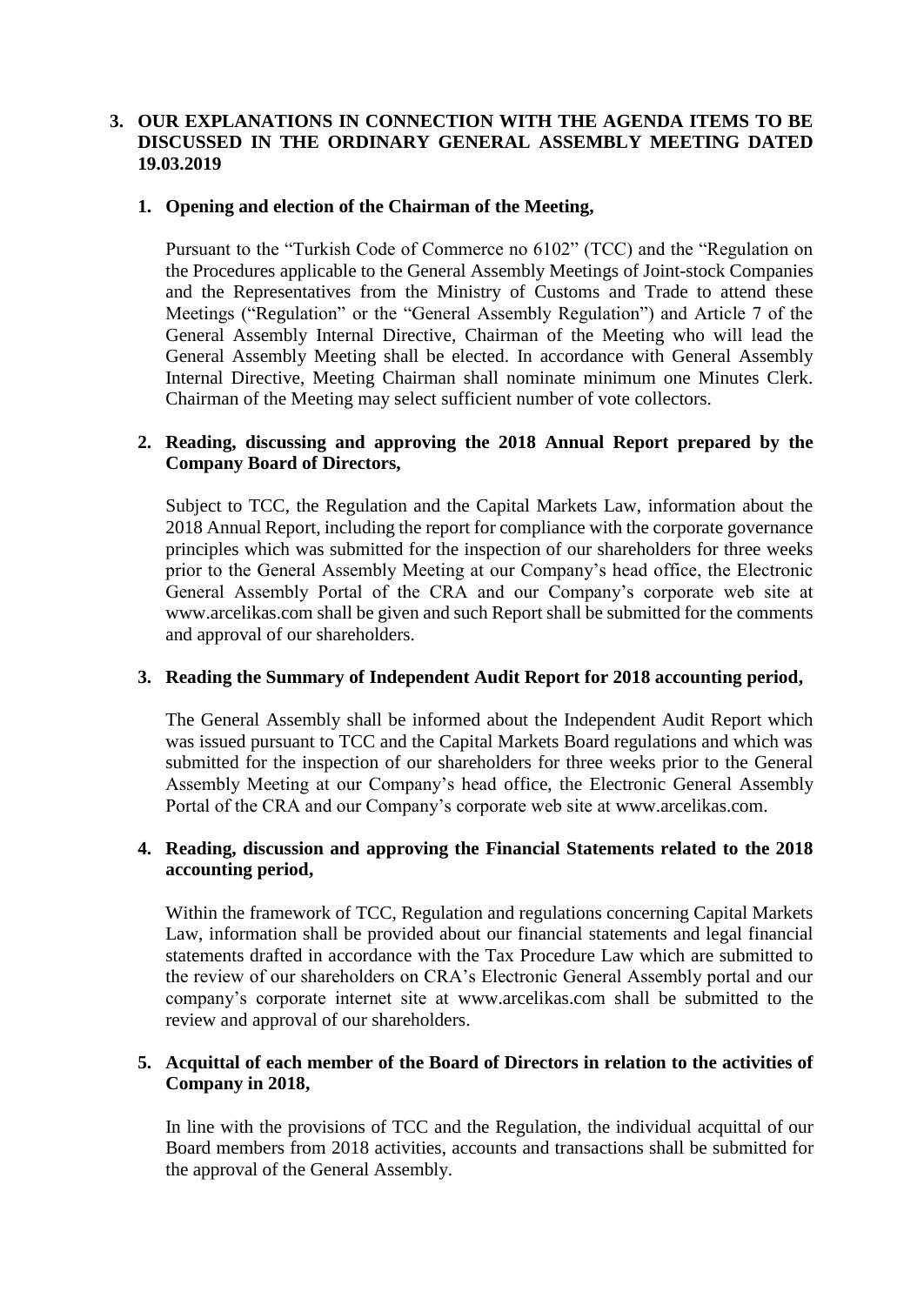## **6. Acceptance, acceptance after amendment or refusal of the offer of the Board of Directors in accordance with the Company's profit distribution policy regarding the distribution of the profits of 2018,**

According to financial statements belonging to the accounting period 01.01.2018 and 31.12.2018 which were prepared in compliance with Turkish Accounting/Financial Reporting Standards and audited by PwC Bağımsız Denetim ve Serbest Muhasebeci Mali Müşavirlik A.Ş., within the framework of Turkish Commercial Code and Capital Markets Law; our company gained "Net Consolidated Profit" pertaining to parent in the amount of 851,756,724.49 TL; and the statement concerning share distribution which is prepared by considering our Profit Distribution Policy, long-term strategy, investment and finance policies, profitability and cash position and in accordance with Share Distribution Communique numbered II-19.1 and Share Distribution Table format included in Share Distribution Guide announced pursuant to this Communique are presented in **ANNEX/1**.

## **7. Determining the number and duty term of the Members of the Board of Directors, making elections in accordance with the determined number of members, selecting the Independent Members of the Board of Directors,**

New board members who will replace the board members whose duty periods are completed shall be elected, considering the principles concerning the election of board members, in accordance with the CMB Regulations, TCC and the Regulation. Moreover, independent members shall be selected to ensure compliance with the Corporate Governance Communique no II-17.1 as published by the CMB.

Pursuant to Article 10 of our Articles of Association, our Company shall be managed by a Board of Directors with minimum 5 members who shall be selected by the General Assembly for a maximum term of three years in line with the provisions of Turkish Code of Commerce. The General Assembly may decide that the Board of Directors should be renewed even if its office term has not expired yet.

Out of the Board members to be selected, 4 members should meet the independency criteria defined in the mandatory Corporate Governance Principles set by the CMB.

Upon the suggestion of Corporate Governance Committee which evaluates the candidates notified to it, Kamil Ömer Bozer, Müzeyyen Münire Gülay Barbarosoğlu, Mehmet Cem Kozlu and Ahmet Turul were determined as Independent Members of Board of Directors by the decision made by our Board of Directors. CMB, with the letter dated 04.02.2019, has found these independent member candidates appropriate.

**ANNEX/2** shows the resumes of our Board member nominees and the candidates for independent membership.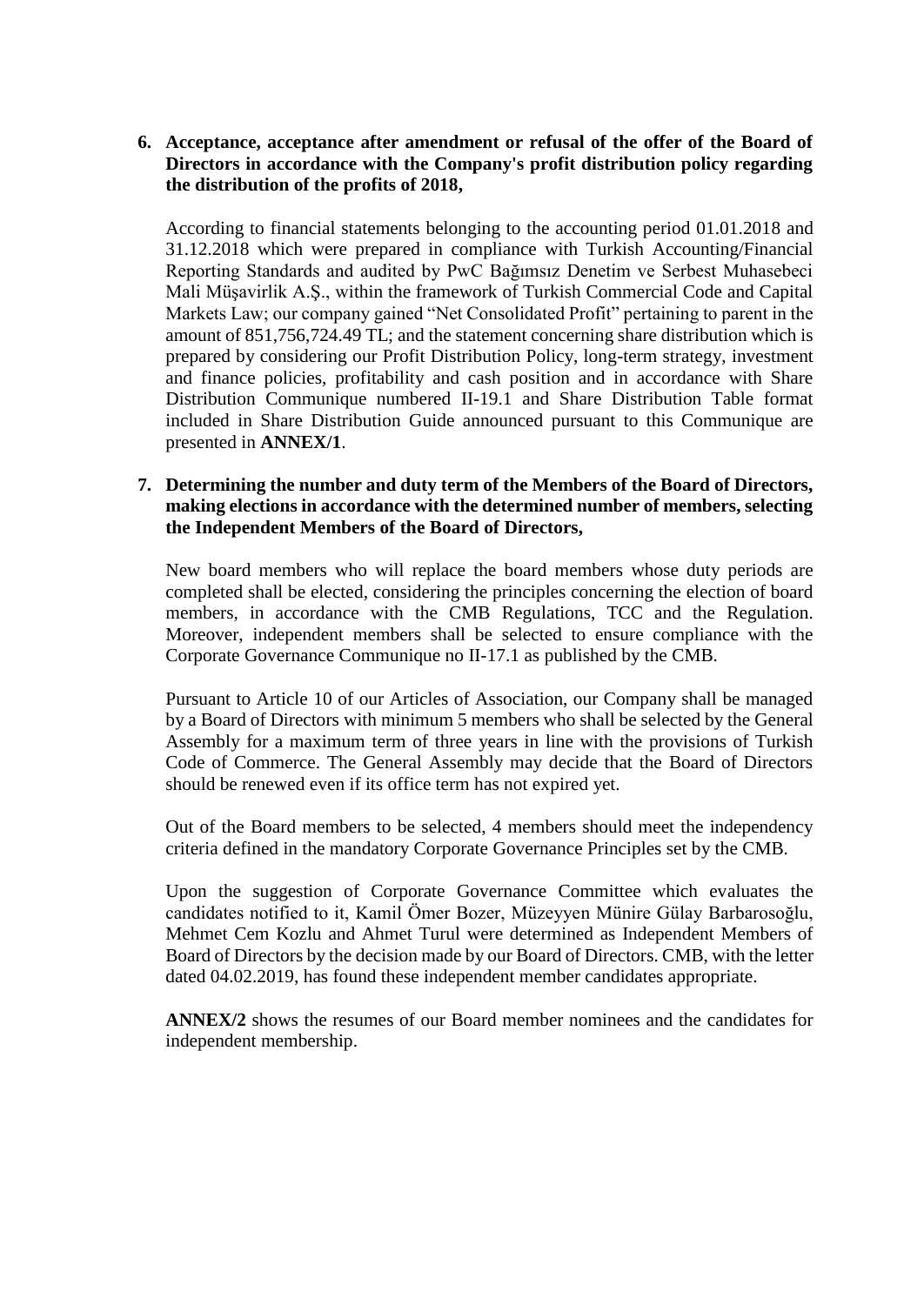**8. Informing and approval of the Shareholders about the Remuneration Policy for the Members of the Board of Directors and Top Managers and the payments made within the scope of the policy in accordance with the Corporate Governance Principles,** 

Pursuant to the CMB's Corporate Governance Principle no 4.6.2, the remuneration policies applicable to Board members and top managers should be documented in writing and they should be submitted for the attention of the shareholders as a separate article at the General Assembly meeting so that they can give their comments in this respect. The remuneration policy prepared with this purpose is given in **ANNEX/3**. As it was mentioned in Note 33 to our financial statements for 2018 financial year, Arçelik A.Ş. provided such benefits for a total sum of 65,242 thousand TL to the Board Members, General Manager, Assistant General Managers and the Directors reporting directly to the General Manager in 2018.

## **9. Determining annual gross salaries of the members of the Board of Directors,**

Under our Remuneration Policy submitted for the approval of shareholders in Agenda item 8, the amount of the annual gross remuneration payable to our Board members for 2019 financial year shall be determined by our shareholders.

## **10. Approval of the Independent Auditing Institution selected by the Board of Directors in accordance with the Turkish Commercial Code and the Capital Markets Board regulations,**

In line with Turkish Code of Commerce and the Capital Markets Board regulations, the Board of Directors resolved in its resolution dated 08.02.2019, upon consultation with the Audit Committee, that PwC Bağımsız Denetim ve Serbest Muhasebeci Mali Müşavirlik A.Ş. should be appointed for the audit of our Company's financial reports in its 2019 financial year and for the performance of other operations under the regulations in these laws, and this appointment shall be submitted for the approval of the General Assembly.

## **11. Informing the shareholders about the donations made by the Company in 2018 and determining an upper limit for donations to be made in 2019,**

Pursuant to Article 6 of the Dividends Communique no II-19.1 of the Capital Markets Board, the limits of the donations to be made should be set by the general assembly unless set out in the articles of association, and donations and payments should be submitted for the attention of the shareholders in the general assembly meeting. The total amount of donations made to foundations and associations during 2018 is 5,907,579.37-TL. Moreover, the upper limit for donations to be made in 2019 shall be set and determined by the general assembly.

**12. Informing the shareholders about the collaterals, pledges, mortgages and surety granted in favor of third parties and the income and benefits obtained in 2018 by the Company and subsidiaries in accordance with Capital Markets Board regulations,**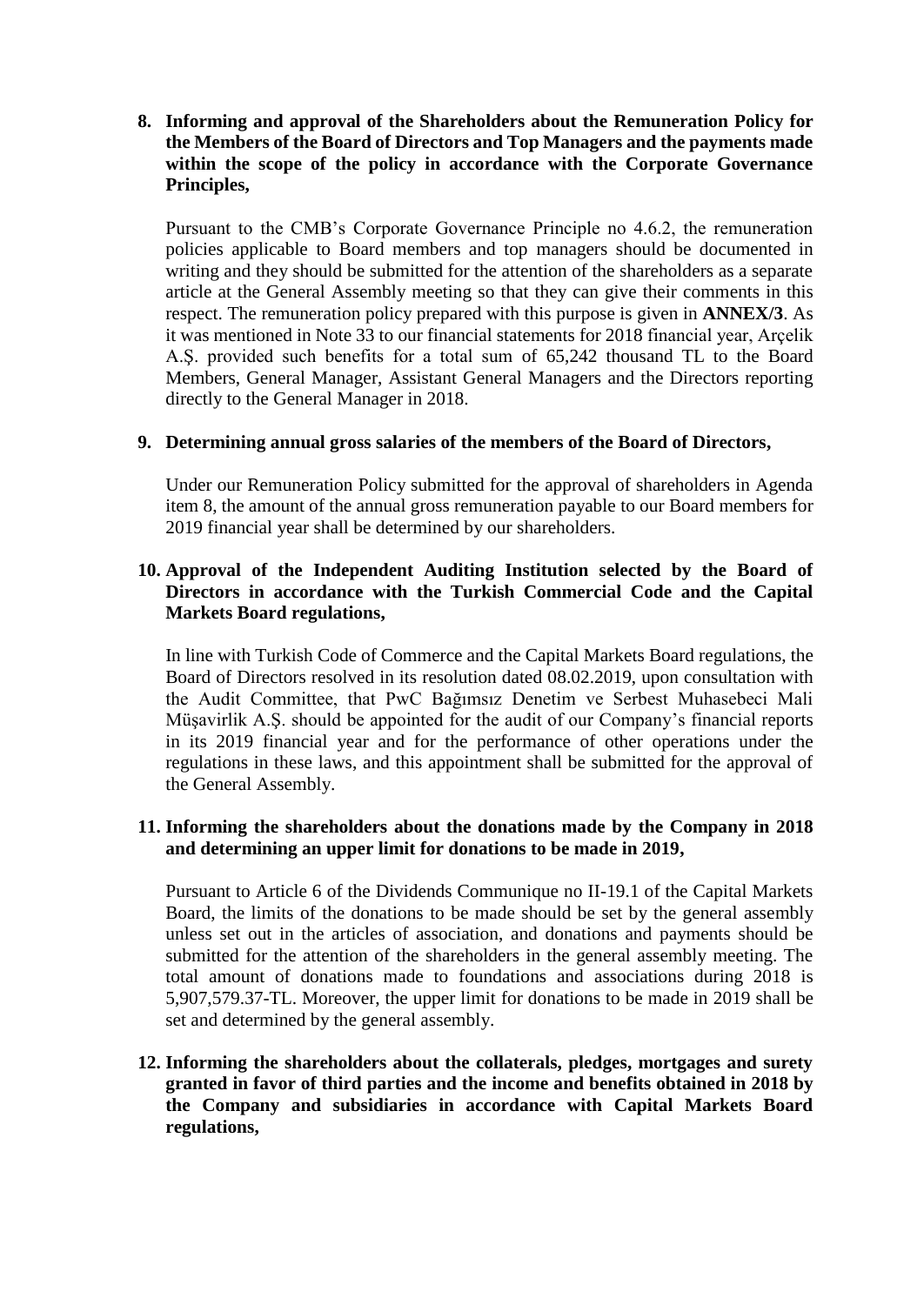Pursuant to Article 12 of the Corporate Governance Communique no II-17.1 of the Capital Markets Board, income and revenues generated from collaterals, pledges, mortgages, and surety given and issued by our Company and our subsidiaries in favour of third parties should be set out as a separate agenda item in our general assembly meeting agenda and this is also referred to in Note 16 to our Financial Statements dated 31.12.2018.

**13. Authorising the shareholders holding management capacity, the Members of the Board of Directors, top managers and their spouses and relatives by blood and marriage up to the second degree within the framework of the articles 395th and 396th of Turkish Commercial Code and informing shareholders about transactions performed within the scope during 2018 as per the Corporate Governance Communiqué of Capital Markets Board,**

Our Board members may carry out transactions in accordance with the first paragraph of Article 395 of TCC titled "Ban on Transactions with and Borrowing from the Company" and Article 396 thereof titled "Non-competition" shall be possible only upon the approval of the General Assembly.

Pursuant to the mandatory Corporate Governance Principle no 1.3.6 of the CMB, in circumstances where shareholders holding the management capacity, board members, and managers with administrative tasks as well as their spouses and relatives by blood and marriage up to second degree carry out a material business transaction with the Company and its subsidiaries in a manner to cause a conflict of interest and/ or are engaged in a commercial business falling within the scope of Company's business on behalf of himself or for the account of another party or itself or for another entity or the Company or subscribes to another company engaged in the same kind of business operations in a capacity of an unlimited/ general partner, the said transactions are set out in a separate agenda item to give detailed information to the general assembly in this respect and they are to be noted in the general assembly meeting notes.

In order to perform the requirements of such regulations, the issue of the said permission shall be submitted for the approval of our shareholders at the General Assembly. Additionally, our shareholders will be informed about such operations carried out within the year. The shareholders who have the authorization to control the management, board members, managers with administrative responsibilities and some of their spouses and relatives by blood and marriage up to the second-degree relatives work as board members at some other companies of the Koç Group, including the ones that have similar activity areas with our Company. There was no operation in 2018 that was important enough to inform the assembly within the scope of the Principle No. 1.3.6 of the Corporate Governance Communiqué.

#### **14. Wishes and opinions.**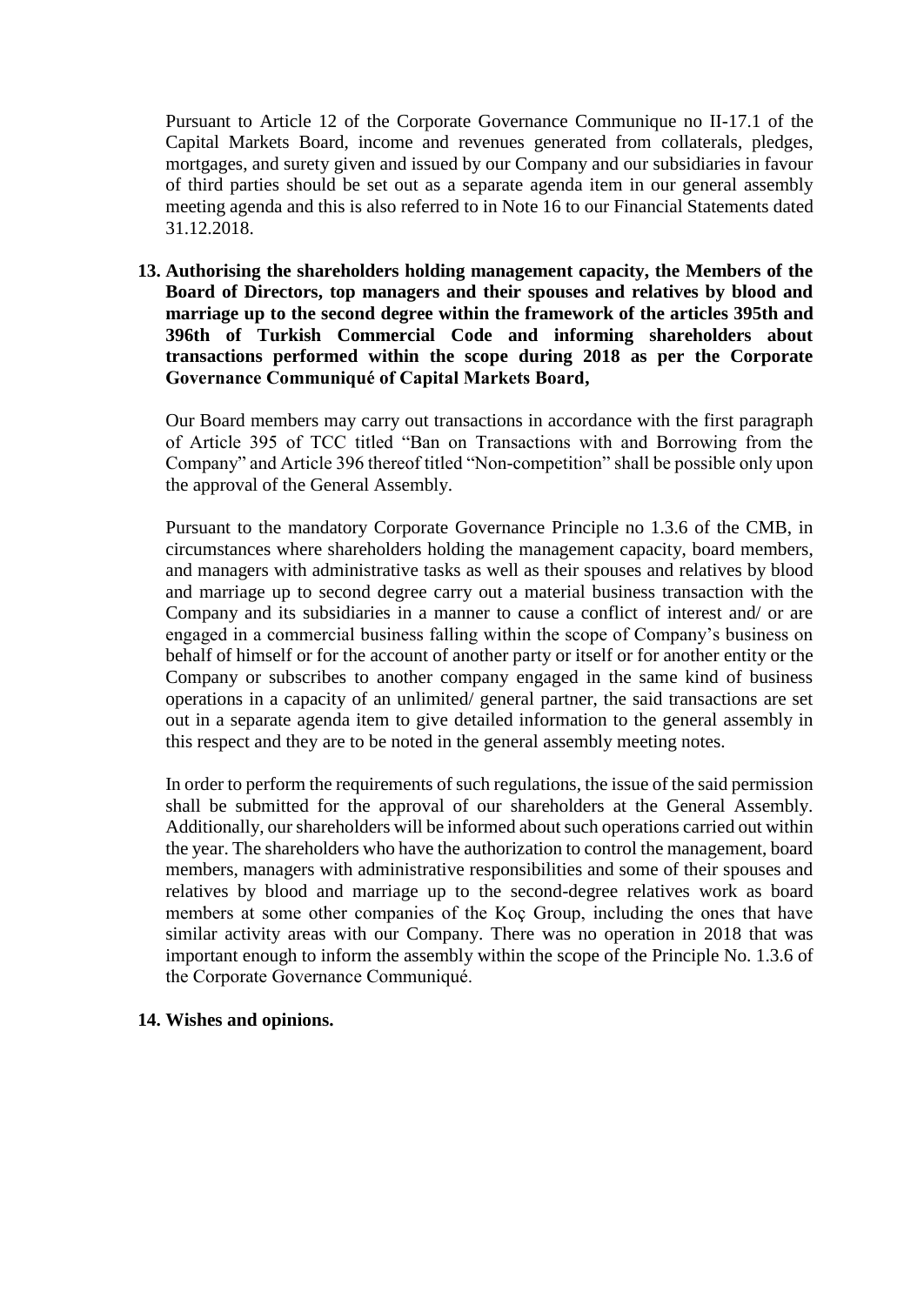# **ANNEXES:**

- **ANNEX/1** Proposal by the Board of Directors for the Distribution of 2018 Profit.
- **ANNEX/2** Resumes of Board Member Candidates and Independence Statements of Independent Member Candidates
- **ANNEX/3** Remuneration Policy for the Members of the Board of Directors and Top Managers
- **ANNEX/4** Proxy Statement of Shareholders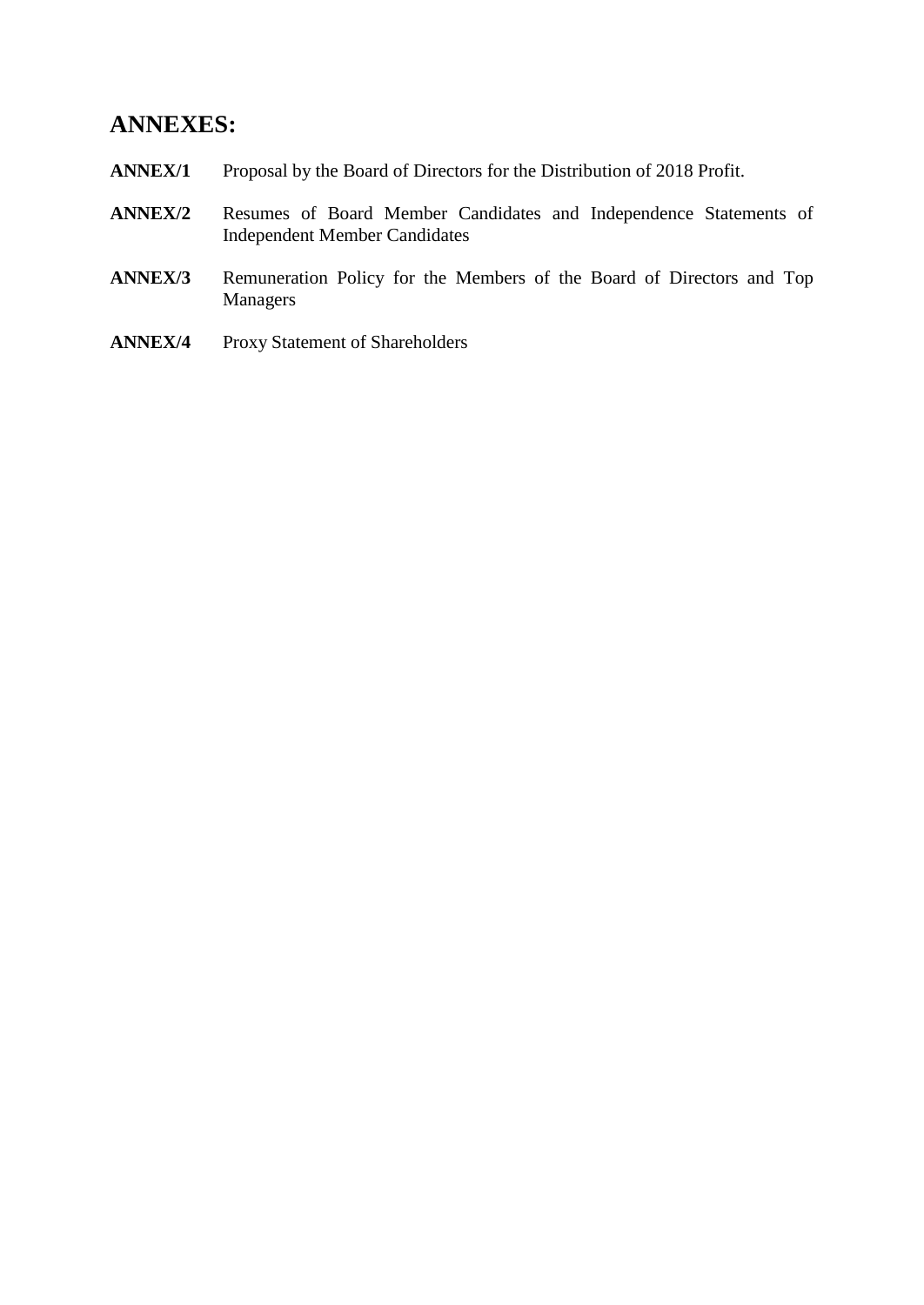## **ANNEX/1 Proposal by the Board of Directors for the Distribution of 2018 Profit**

Our Board of Directors made the following decision on the February 15, 2019.

According to the financial statements for the accounting period 01.01.2018 and 31.12.2018, prepared by our Company within the framework of the Communiqué of the Capital Markets Board (CMB), numbered Series: II-14.1, and in compliance with the International Financial Reporting Standards, and audited by PwC Bağımsız Denetim ve Serbest Muhasebeci Mali Müşavirlik A.Ş.; our company reached "Consolidated Net Profit" of TL 855,841,911.90 of which TL 851,756,724.49 is net profit excluding non-controlling interest share that the sum of TL 861,749,491.27 which is the aggregate sum with the donation of TL 5,907,579.37 made to tax-exempt foundations and associations during the year constitutes the first dividend basis; according to the records prepared in line with the Tax Procedure Law (TPL), the amount of funds available for distribution is TL 1,417,695,949.46 in aggregate provided that the sum of TL 1,146,044,956.92 is from after-tax net financial year profit.

The following issues were decided to be submitted to the approval of our shareholders at the Ordinary General Assembly Meeting of our Company, which is planned to be held in March to discuss the results of the 2018 activity.

- It was decided that the general statutory reserve fund at a rate of 5% that must be set aside as per the Article No 519 of the Turkish Commercial Code should not be set aside for 2018 since the current general statutory reserve fund in TPL record reached the 20% limit of the capital as of 31.12.2018
- According to Capital Markets legislation and Article 18 of the Company's Articles of Association and our profit distribution policy approved at the General Assembly on 27.03.2014, considering the high interest financial environment, in order to increase the free cash flow of the Company and to optimize its financing expenses and to further strengthen the balance sheet structure, we propose not to distribute dividend this year.
- The current year profit of TL 1,146,044,956.92, which is calculated according to the tax procedure law, will be allocated as extraordinary reserves. The current year net profit of TL 855,841,911.90 is transferred to retained earnings in the financial statements prepared in accordance with TMS/TFRS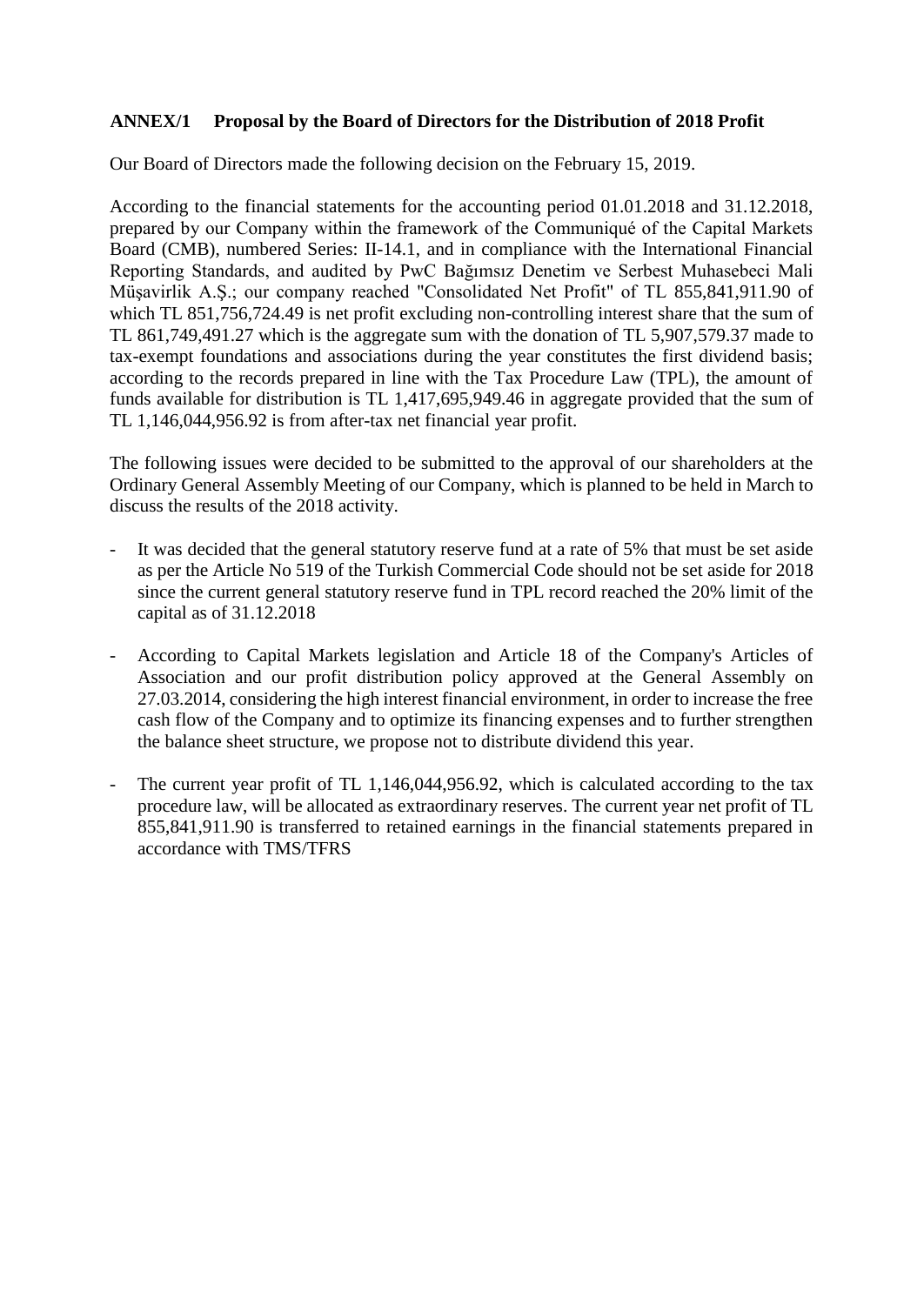| ARCELIK A.Ş. 01.01.2018 / 31.12.2018 Period Dividend Payment Table (TL)                               |                                           |                                         |  |
|-------------------------------------------------------------------------------------------------------|-------------------------------------------|-----------------------------------------|--|
| 1. Paid-In / Issued Capital                                                                           | 675.728.205,00                            |                                         |  |
| 2. Total Legal Reserves (According to Legal Records)                                                  | 409.116.604,81                            |                                         |  |
| Information on privileges in dividend distribution, if any, in the<br><b>Articles of Association:</b> |                                           |                                         |  |
|                                                                                                       | <b>Based on CMB</b><br><b>Regulations</b> | <b>Based on Legal</b><br><b>Records</b> |  |
| 3. Current Period Profit                                                                              | 949.406.550,57                            | 1.146.044.956,92                        |  |
| 4. Taxes Payable (-)                                                                                  | -93.564.638,66                            | $\overline{0}$                          |  |
| 5. Net Current Period Profit                                                                          | 855.841.911,90                            | 1.146.044.956,92                        |  |
| 6. Losses in Previous Years (-)                                                                       | $\Omega$                                  | $\Omega$                                |  |
| 7. Primary Legal Reserve (-)                                                                          | $\Omega$                                  | $\theta$                                |  |
| 8. NET DISTRIBUTABLE CURRENT PERIOD PROFIT                                                            | 855.841.911,90                            | 1.146.044.956,92                        |  |
| Dividend Advance Distributed (-)                                                                      | $\Omega$                                  | $\Omega$                                |  |
| Dividend Advance Less Net Distributable Current Period Profit                                         | $\theta$                                  | $\overline{0}$                          |  |
| 9. Donations Made during the Year $(+)$                                                               | 5.907.579,37                              | $\Omega$                                |  |
| 10. Donation-Added Net Distributable Current Period Profit on<br>which First Dividend Is Calculated   | 861.749.491,27                            | $\bf{0}$                                |  |
| 11. First Dividend to Shareholders                                                                    | $\theta$                                  | $\Omega$                                |  |
| * Cash                                                                                                | $\theta$                                  | $\theta$                                |  |
| * Stock                                                                                               | $\Omega$                                  | $\Omega$                                |  |
| 12. Dividend Distributed to Owners of Privileged Shares                                               | $\theta$                                  | $\theta$                                |  |
| 13. Other Dividend Distributed                                                                        | $\overline{0}$                            | $\Omega$                                |  |
| * To the Employees                                                                                    | $\overline{0}$                            | $\overline{0}$                          |  |
| * To the Members of the Board of Directors,                                                           | $\overline{0}$                            | $\overline{0}$                          |  |
| * To None Shareholders                                                                                | $\overline{0}$                            | $\theta$                                |  |
| 14. Dividend to Owners of Redeemed Shares                                                             | $\theta$                                  | $\Omega$                                |  |
| <b>15. Second Dividend to Shareholders</b>                                                            | $\overline{0}$                            | $\overline{0}$                          |  |
| <b>16. Secondary Legal Reserves</b>                                                                   | $\overline{0}$                            | $\Omega$                                |  |
| <b>17. Statutory Reserves</b>                                                                         | $\overline{0}$                            | $\theta$                                |  |
| <b>18. Special Reserves</b>                                                                           | $\overline{0}$                            | $\Omega$                                |  |
| <b>19. EXTRAORDINARY RESERVES</b>                                                                     | 855.841.911,90                            | 1.146.044.956,92                        |  |
| <b>20. Other Distributable Resources</b>                                                              | $\boldsymbol{0}$                          | $\boldsymbol{0}$                        |  |

| ARCELIK A.S. 01.01.2018 / 31.12.2018 Period Dividend Rates Table |                                              |                                                            |                                                                                                                                                                                        |                                                   |                |
|------------------------------------------------------------------|----------------------------------------------|------------------------------------------------------------|----------------------------------------------------------------------------------------------------------------------------------------------------------------------------------------|---------------------------------------------------|----------------|
| <b>Share</b><br>Group                                            | <b>CASH</b><br><b>AMOUNT</b><br>$(TL)$ - NET | <b>STOCK</b><br>DIVIDEND DIVIDEND<br><b>AMOUNT</b><br>(TL) | TOTAL DIVIDEND AMOUNT   DIVIDEND TO BE PAID   DIVIDEND TO BE PAID<br>(TL)/NET DISTRIBUTABLE   FOR SHARE WITH PAR   FOR SHARE WITH PAR<br><b>CURRENT PERIOD PROFIT</b><br>$\frac{9}{6}$ | VALUE OF 1 TL - NET   VALUE OF 1 TL - NET<br>(TL) | $\binom{0}{0}$ |
|                                                                  |                                              |                                                            |                                                                                                                                                                                        |                                                   |                |
| <b>TOTAL</b>                                                     |                                              |                                                            |                                                                                                                                                                                        |                                                   |                |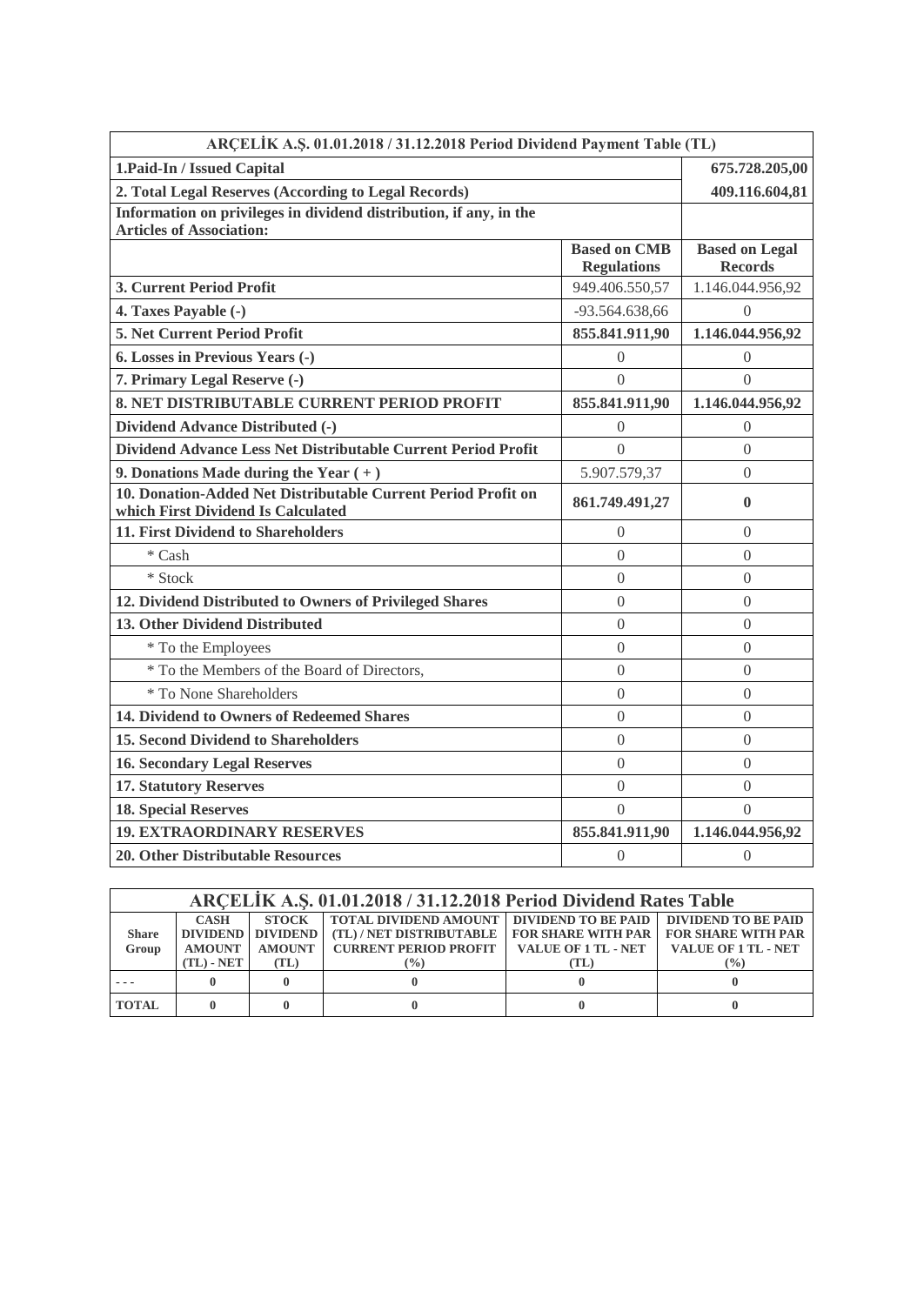# **ANNEX/2 Resumes of Board Member Candidates and Independence Statements of Independent Member Candidates**

# **Mustafa Rahmi Koç**

A graduate of Johns Hopkins University in Business Administration, he joined the Koç Group in 1958 at Otokoç. He became Chairman of the Management Committee in 1980 and was named Chairman of the Board of Directors of Koç Holding in 1984, a post he held until 2003 when he became the Honorary Chairman. Apart from Koç Holding, he also serves as a Member / Chairman of the Board of Directors of other Koç Group companies. In addition, Rahmi M. Koç is or has been affiliated with philanthropic, social and professional organizations including:

- The Metropolitan Museum of Art, New York City, Honorary Trustee
- Co-Chairman of the Business Advisory Council for South East Europe (BAC SEE)
- Vice Chairman of the Board of Trustees of Vehbi Koç Foundation
- Honorary Chairman of the Board of Trustees of Koç University
- Founder and Chairman of the Board of Directors of the Rahmi M. Koç Museum and Cultural Foundation
- Chairman of the Board of Directors of the Vehbi Koç Foundation American Hospital
- Honorary Chairman and Founding Member of TURMEPA, The Turkish Marine and Environment Protection Association
- Honorary Chairman of the Advisory Board of the Turkish Industrial and Business Association (TÜSİAD)
- Member of the Advisory Board of the Turkish Employers Association
- Founding Chairman of the Global Relations Forum
- Former President of the International Chamber of Commerce (1.1.1995-31.12.1996)
- Former President of the Turkish Greek Business Council (1992-1999)
- Former Member of the Allianz Aktiengesellschaft International Advisory Board
- Former Member of the JP Morgan International Council
- Former Member of the International Advisory Board of the US Council on Foreign Relations

Mustafa Rahmi Koç has been awarded with the following merits and degrees:

- "Honorary Doctorate" degrees by Johns Hopkins University (Baltimore-Maryland), Eskişehir Anadolu University, Izmir Ege University, Ankara Bilkent University, Ovidius University of Constanza and Aydın Adnan Menderes University
- "Outstanding Service Award" by the President of the Turkish Republic
- German Government's "Grosses Verdienst Kreutz"
- "Order of High Merit of the Italian Republic"
- "Order of Merit of the Austrian Government"
- "(Honorary) Commander of the Most Excellent Order of the British Empire (CBE)"
- "Officier dans l'Ordre National de la Legion D'Honneur", the highest medal awarded by the French government
- "Responsible Capitalism Lifetime Achievement Award" from FIRST, a leading multidisciplinary international affairs organization
- "Hadrian Award" by the World Monuments Fund to the Koç Family
- "Carnegie Medal of Philanthropy" (New York) to the Koç Family
- "BNP Paribas Philanthropy Award" (Paris) to the Koç Family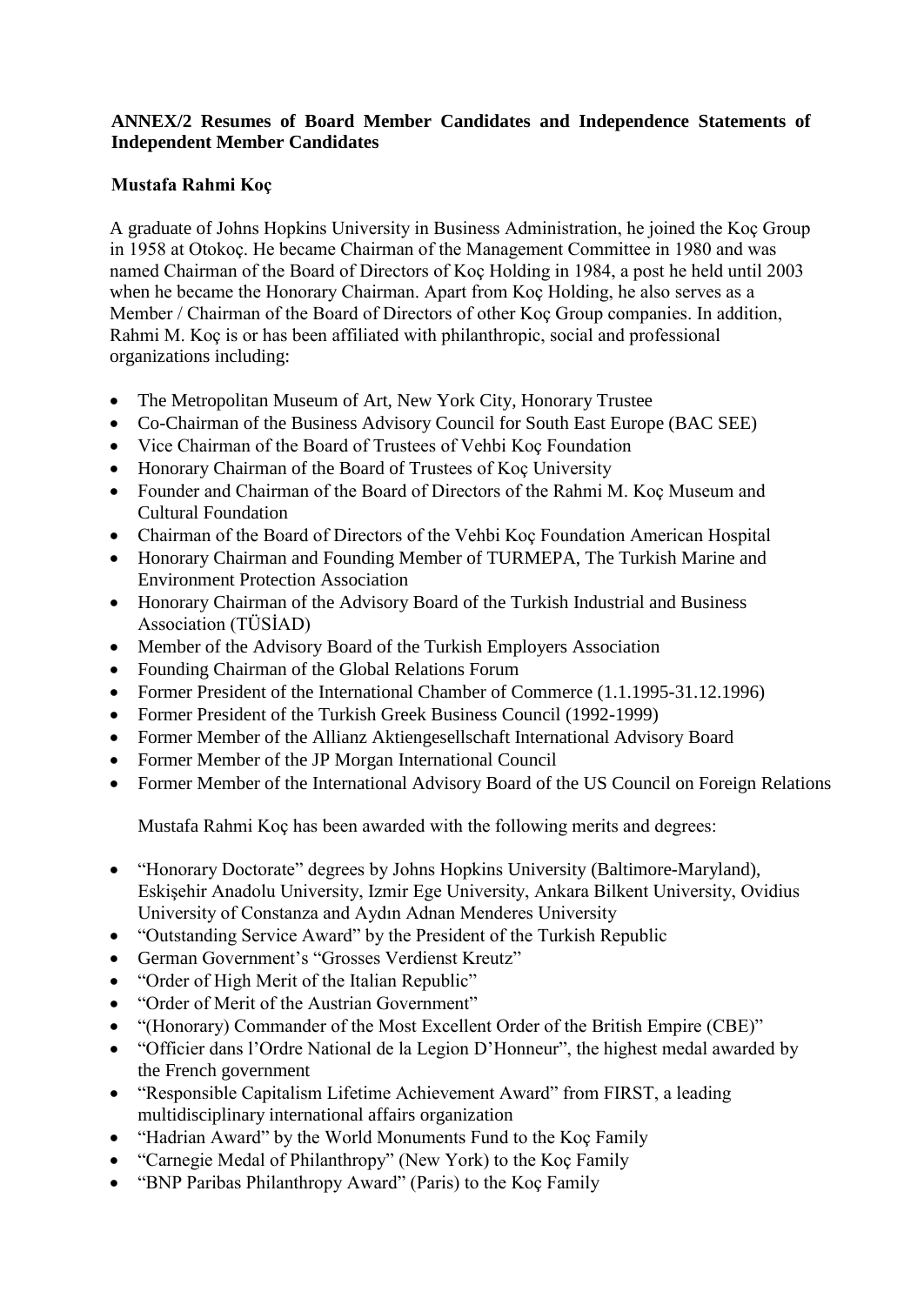Mr. Mustafa Rahmi Koç, who is a non-executive board member is not an independent member pursuant to the Corporate Governance Principles of the CMB. Being one of the controlling shareholders in Koç Group, Mustafa Rahmi Koç, has been serving in the boards of directors of the Group companies for the last ten years.

# **Mehmet Ömer Koç**

He received his B.A. degree from Columbia University in 1985. He worked at Kofisa Trading for one year and completed his MBA at Columbia University in 1989. After working at Ramerica International Inc., he joined the Koç Group in 1990. He held various senior positions at Koç Holding including Finance Coordinator, Vice President and President of the Energy Group. He became Member of the Board of Directors in 2004 and Vice Chairman in May 2008. In February 2016, he was appointed as the Chairman of the Board of Directors of Koç Holding. He serves as the Vice President of TÜSİAD High Advisory Council, Chairman of Tofaş, Tüpraş and Yapı Kredi Kültür Sanat Yayıncılık Board of Directors and Member of the Board of Directors at other Koç Group companies. He is also the Chairman of Turkish Educational Foundation Board of Trustees and Chairman of the Board of Directors of Geyre Foundation.

Mr. Mehmet Ömer Koc, who is a non-executive board member is not an independent member pursuant to the Corporate Governance Principles of the CMB. Being one of the controlling shareholders in Koç Group, Mehmet Ömer Koç, has been serving in the boards of directors of the Group companies for the last ten years.

## **Semahat Sevim Arsel**

She began her career in 1964 as a Member of the Board of Directors of Koç Holding, a position she continues to hold. In addition, she is Chairman of the Board of Directors of Vehbi Koç Foundation and the Divan Group, President of the Semahat Sevim Arsel Nursing Education and Research Center and Founder of the Koç University School of Nursing. She also serves as Member of the Board of Directors of other Koç Group companies. She is Second Chairman of the Florence Nightingale Foundation as well as Member of the Board of Trustees of the Educational Volunteers Foundation of Turkey (TEGV). Semahat Sevim Arsel has received an "Honorary Doctorate" degree from Istanbul University.

Ms. Semahat Sevim Arsel, who is a non-executive board member is not an independent member pursuant to the Corporate Governance Principles of the CMB. Being one of the controlling shareholders in Koç Group, Semahat Sevim Arsel, has been serving in the boards of directors of the Group companies for the last ten years.

## **Yıldırım Ali Koç**

He received his bachelor's degree from the Management Faculty of Rice University and MBA from Harvard Business School. He started his career at American Express Bank as a Management Trainee and continued as an Investment Analyst at Morgan Stanley Investment Bank. Yıldırım Ali Koç joined Koç Holding in 1997 and held senior-level positions until 2010 including new business development and information Technologies as well as President of Corporate Communications and IT Group. After serving as Member of the Board of Directors at Koç Holding for over 8 years, he was elected as Vice Chairman in February 2016. Since April 2016, Yıldırım Ali Koç also serves as Chairman of the Board of Directors of Koç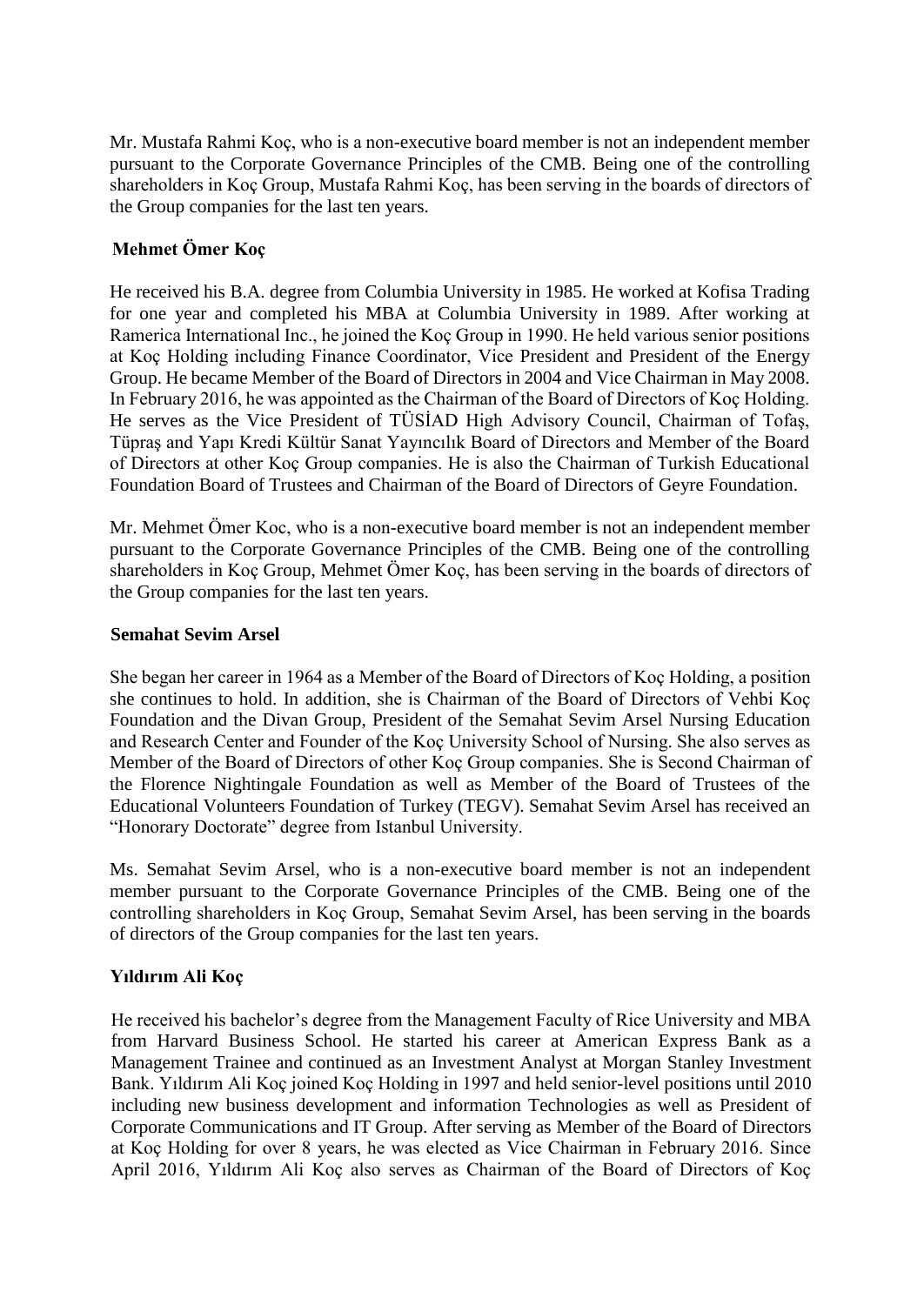Financial Services, Yapı Kredi Bank, Ford Otosan, Otokar as well as several other Koç Group companies. In addition to being Chairman and Vice Chairman at Turkey's largest companies and financial institutions, Yıldırım Ali Koç also contributes to the country's social and economic development and currently is the President of Fenerbahçe Sports Club and the National Competition Research Association (URAK), Member at the Foreign Economic Relations Board (DEİK), Member of the Global Advisory Council of Bank of America, Harvard University and Council on Foreign Relations. He is also a Member of the Panel of Senior Advisers at Chatham House and recently joined the Trade and Investment Council at the Confederation of British Industry.

Mr Yıldırım Ali Koç, who is a non-executive board member is not an independent member pursuant to the Corporate Governance Principles of the CMB. Being one of the controlling shareholders in Koç Group, Yıldırım Ali Koç, has been serving in the boards of directors of the Group companies for the last ten years.

## **Levent Çakıroğlu**

Levent Çakıroğlu graduated from Ankara University Faculty of Political Sciences, Business Administration Department and received his master's degree from University of Illinois. He started his career as an Assistant Auditor at the Ministry of Finance in 1988, where he worked as a Senior Auditor between 1991 and 1997. He was appointed as Assistant Manager of Financial Crimes Investigation Board between 1997 and 1998, meanwhile he taught as a Part Time Instructor at Bilkent University. Çakıroğlu, joined Koç Group in 1998 as Koç Holding Financial Group Coordinator. He was the General Manager of Koçtaş between 2002 and 2007 and the CEO of Migros between 2007 and 2008. He was assigned as the CEO of Arçelik in 2008 and also became President of the Durable Goods Group of Koç Holding in April 2010. Çakıroğlu has been appointed as the CEO of Koç Holding in April 2015. He currently serves as the CEO and has also been Member of the Board of Directors of Koç Holding since April 2016. Levent Çakıroğlu is also Chairman of the Board of Directors of Arçelik- LG and TürkTraktör as well as the Vice Chairman of Otokar and Member of the Board of Directors at various Koç Holding companies.

Mr. Levent Çakıroğlu, who was a non-executive board member is not an independent member pursuant to the Corporate Governance Principles of the CMB. The positions he has undertaken for the last ten years are listed above and currently he is taking office in the boards of directors of some Koç Group companies.

## **Robert Sonman**

He graduated from the School of Architecture in Canada McGill University and completed his Master's Degree at the same school. He is working as a Board of Chairman at Burla Group of Companies which holds a shareholding in Arçelik A.Ş. He has been a Board member at Arçelik A.Ş. since April 1994. He speaks English and French.

Mr. Robert Sonman, who is a non-executive board member pursuant to the Corporate Governance Principles of the CMB, is not an independent member.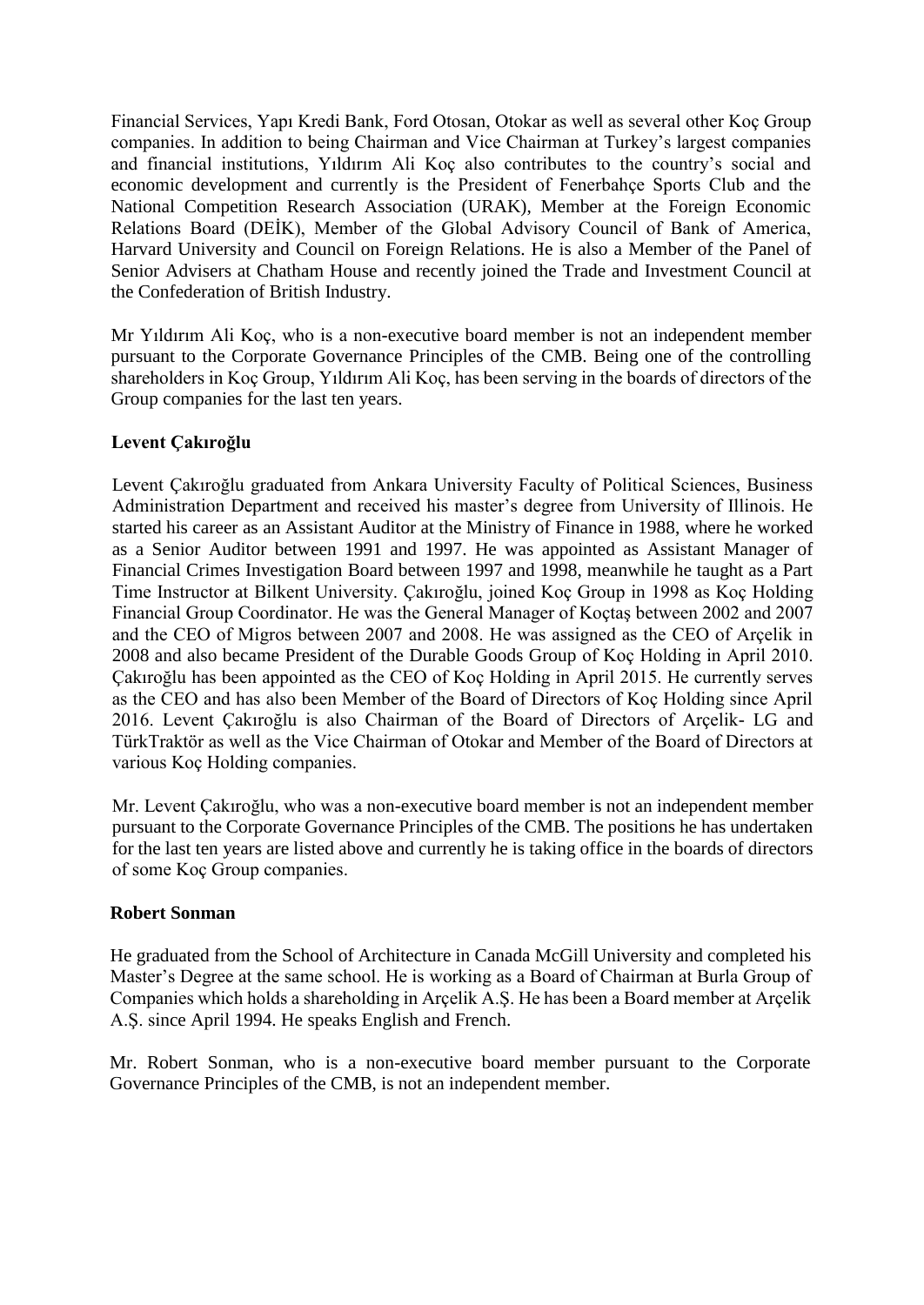## **Fatih Kemal Ebiçlioğlu**

After graduating from Ankara University, Faculty of Political Science, Department of International Relations, Fatih Ebiçlioğlu received a Master's degree in Finance from the Virginia Commonwealth University, and earned a PhD degree in Finance-Accounting from Ankara University Faculty of Political Science. Between 1989 and 2002, Mr. Ebiçlioğlu worked as Assistant Tax Auditor at the Ministry of Finance, and later as Tax Auditor and Senior Tax Auditor. In addition, he served as a part-time instructor at Hacettepe, Bilkent and Atılım Universities from 1998 to 2002. He joined Koç Holding in 2002 as Financial Coordinator. Subsequently, he served as Audit Group Coordinator of Koç Holding (2004-2005), and Deputy General Manager of Arçelik (2005-2015). Mr. Ebiçlioğlu has been the President of the Consumer Durables Group at Koç Holding since February 2015. He is also a Member of the Board of Directors of TÜSİAD and Turkish Exporters Assembly (TİM).

Mr. Fatih Kemal Ebiçlioğlu, who is a non-executive board member is not an independent member pursuant to the Corporate Governance Principles of the CMB. The positions he has undertaken for the last ten years are listed above and currently he is taking office in the boards of directors of some Koç Group companies.

## **Hakan Hamdi Bulgurlu**

Following a bachelor's degree at Economy and Mechanical Engineering Departments of Texas University, Hakan Hamdi Bulgurlu completed the joint MBA program at Northwestern University, Kellogg School of Management, and Hong Kong University of Science and Technology. He started his professional life in Ram Foreign Trade Inc. in 1995. He worked as the Sales Manager in Ram Pacific until 1996. He worked as the Far East Representative of Arçelik, Beko Elektronik, Atılım A.Ş. and Beko Ticaret from 1996 to 2000. In 2000, he was assigned as Ram Pacific General Manager. He worked as Arçelik-LG Air-Conditioner General Manager between 2007-2010. He served as the Deputy General Manager Responsible for Sales in Arçelik A.Ş. Europe, USA, Asia-Pacific in 2010. Hakan Bulgurlu was assigned as Arçelik A.S. General Manager as of February 17, 2015. Bulgurlu is a Board Member of Foreign Trade Association of Turkey (TURKTRADE) and Chairman of Turkey – Thailand Business Council under Economic Relations Board (DEIK) and Member of the Executive Board of European Committee of Domestic Equipment Manufacturers (APPLiA).

Mr. Hakan Hamdi Bulgurlu, who is an executive board member, is not an independent member pursuant to the Corporate Governance Principles of the CMB.

## **Kamil Ömer Bozer**

Kamil Ömer Bozer studied at the Department of Business Administration in the Middle East Technical University and then he obtained a master's degree at Georgia State University (USA). Having started his work life as a trainee at Koç Holding A.Ş. in 1985, Bozer became the Vice General Manager of Maret A.Ş. in 1990 and the General Manager of Düzey A.Ş. in 1995 before he became the General Manager of Migros Türk T.A.Ş. in 2002. He was appointed as the Chair of Koç Holding A.Ş. Food, Retail and Tourism Group in 2005. He served as the Chair of Koç Holding A.Ş. Food and Retail Group between 2006-2008. From 2009 to April 2011, he served as the Chair of Koç Holding A.Ş. Tourism, Food and Retail Group.

Kamil Ömer Bozer is the member of the Board of Coca-Cola İçecek A.Ş., Adel Kalemcilik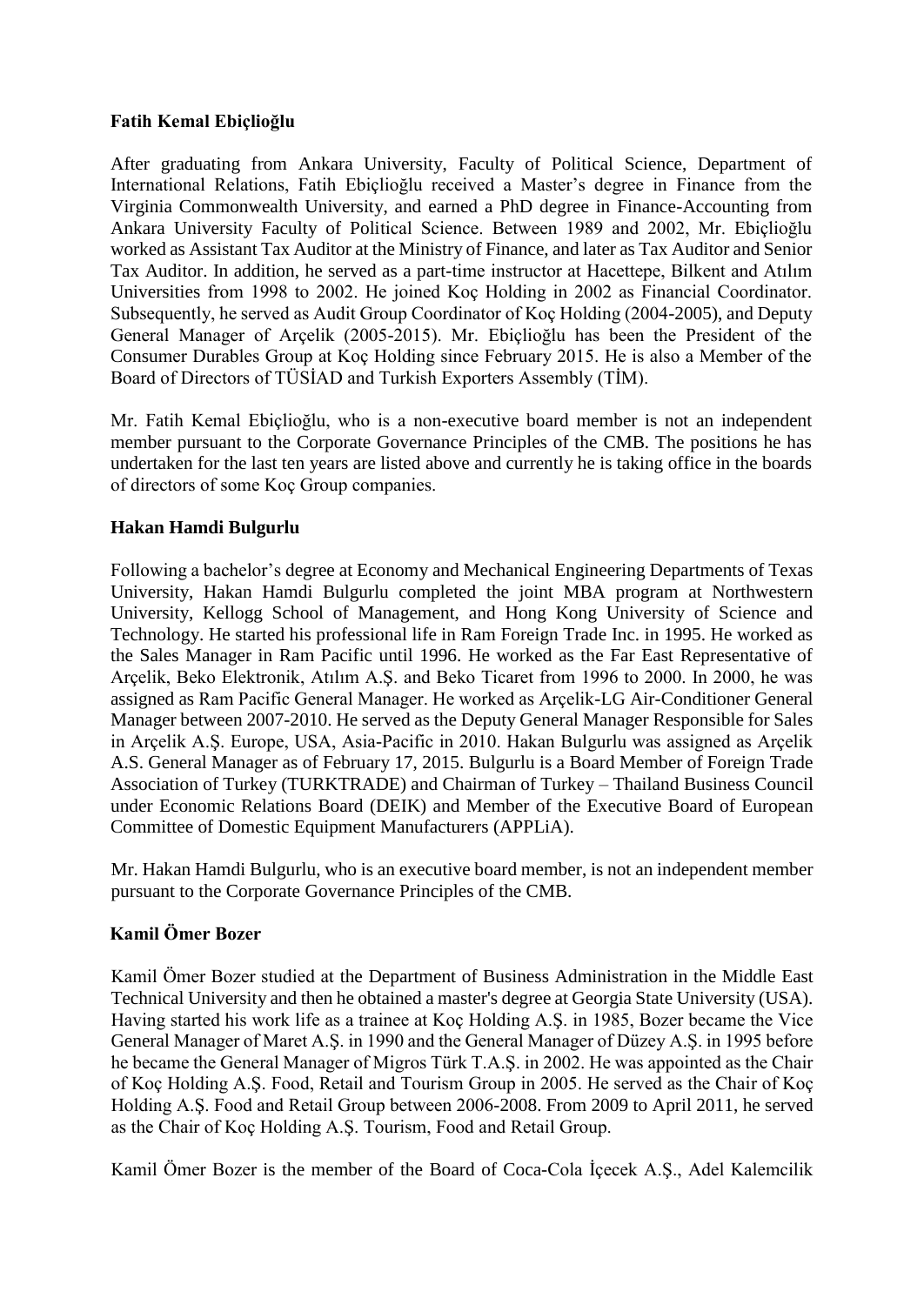Ticaret ve Sanayi A.Ş., McDonalds Türkiye Hamburger İşletmeleri A.Ş., Kamil Yazıcı Yönetim A.Ş. Besides, he also serves as an Independent Member of the Board at Boyner Perakende A.Ş., Söktaş Tekstil A.Ş. and TÜPRAŞ A.Ş.

He is an independent member of the Board of Directors of Arçelik A.Ş. since March 19, 2018.

Kamil Ömer Bozer has not been assigned to any other position at Arçelik A.Ş. or its affiliates for the last five years. He has no relation with the top management of Arçelik A.Ş. He does not have a direct or indirect share of over 5% in the capital of Arcelik A.S; he is not an employee representative and he does not have any commercial relationship with Arçelik A.Ş.

Kamil Ömer Bozer has the qualifications of being independent as defined in the Capital Market Board's Corporate Governance Principles.

## **Müzeyyen Münire Gülay Barbarosoğlu**

Professor Müzeyyen Münire Gülay Barbarosoğlu graduated from Robert College in 1974 and got her bachelor's degree from the Department of Industrial Engineering in Boğaziçi University in 1978, and doctorate in 1985 from the same department and university before she became a professor of industrial engineering in 2000. She designed and gave lectures in the areas of mathematical programming and optimisation, logistics, operation and production planning, and decision-making theories.

Prof. M. M. Gülay Barbarosoğlu served as the rector of Boğaziçi University from 2012 to 2016, and vice rector of research at Boğaziçi University from 2008 to 2012. She undertook various administrative tasks at Boğaziçi University, and besides being the manager of Kandilli Observatory and Earthquake Research Institute (KRDAE) from 2002 to 2006, she also served as the manager of the Center of Disaster Management, and chair of the Department of Industrial Engineering and Financial Engineering Programme.

Having undertaken significant international tasks, Prof. M. M. Gülay Barbarosoğlu was a member of the Board of Directors of European University Association from 2013 to 2017. Moreover, in addition to her duties as the Vice Chair of the Association of European Operational Research Societies (EURO) from 2003 to 2007 and the national representative at NATO Research and Technology Organisation from 2002 to 2010, she has been in close collaboration with various European universities, states and non-governmental organisations. Prof. Barbarosoğlu is a founder member of the EURO Organisational Planning European Working Group and a member of the Institute of Management Sciences (INFORMS), American Production and Inventory Control Society (APICS), International Industrial Engineering and Production Management (IEPM). Placing great importance on civil society activities, Prof. Barbarosoğlu worked actively to establish the Neighbourhood Disaster Volunteers (MAG) and served as a member and chair of the Board there. Prof. M. M. Gülay Barbarosoğlu retired from Boğaziçi University in December 2016.

She is an independent member of the Board of Directors of Arçelik A.Ş. since March 19, 2018.

Prof. M.M. Gülay Barbarosoğlu has not been assigned to any other position at Arçelik A.Ş. or its affiliates for the last five years. She has no relation with the top management of Arçelik A.Ş. She does not have a direct or indirect share of over 5% in the capital of Arçelik A.Ş; she is not an employee representative and she does not have any commercial relationship with Arçelik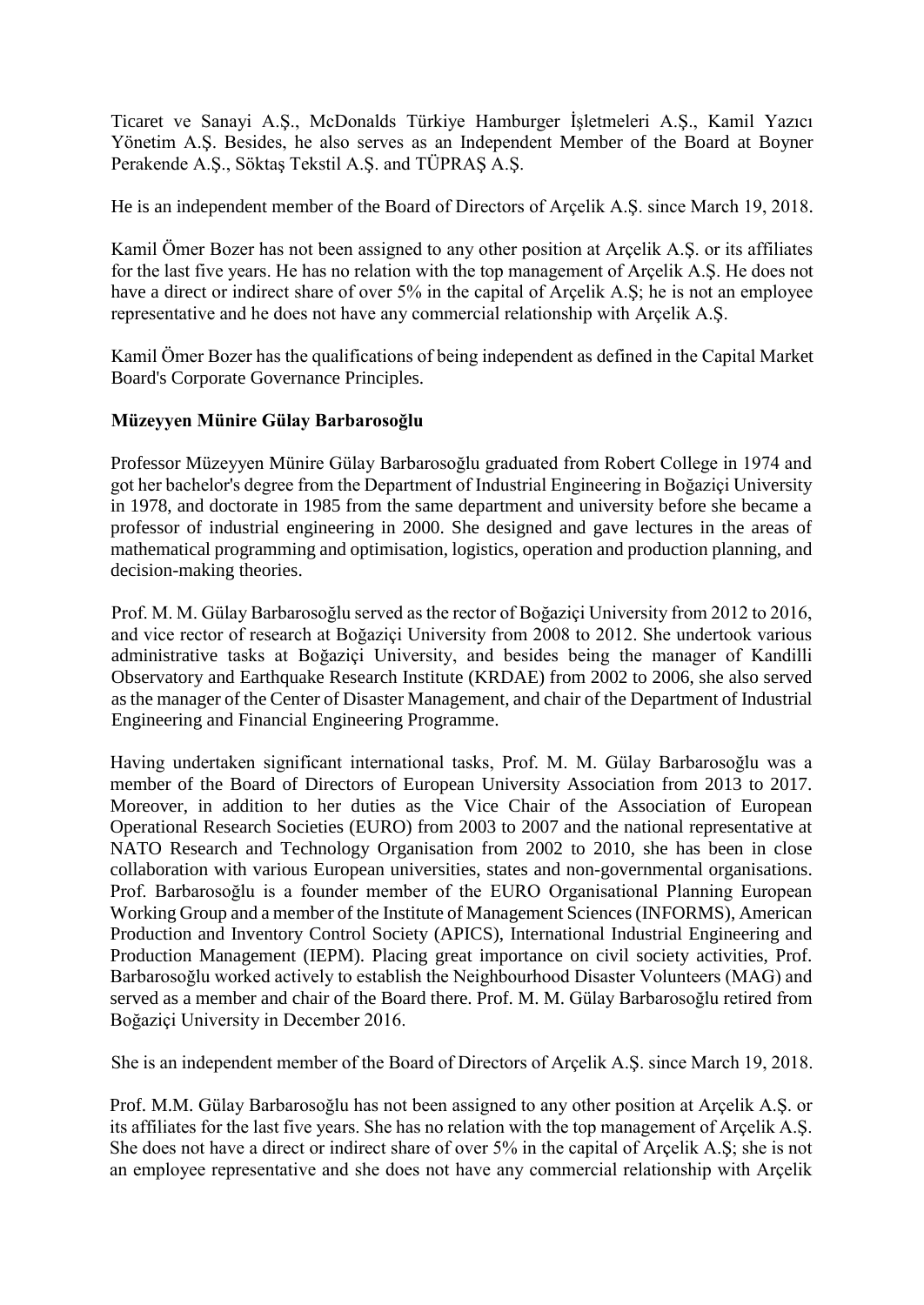# A.Ş.

Prof. M.M. Gülay Barbarosoğlu has the qualifications of being independent as defined in the Capital Market Board's Corporate Governance Principles.

# **Mehmet Cem Kozlu**

Having got his bachelor's degree from Denison University, MBA from Stanford University and doctorate from Boğaziçi University, Mehmet Cem Kozlu worked as a manager at NCR in the US and at Procter&Gamble in Switzerland, and served as the general manager at Komili for 12 years. He worked as the General manager and Chairman of the Board at Turkish Airlines from 1988 to 1991, and as the Chair of the Association of European Airlines (AEA) in 1990. He continued his public service as a Member of Parliament from 1991 to 1995, and the Chair of the Board of Directors of Turkish Airlines from 1997 to 2003. Since 1996, Kozlu has worked at various positions at The Coca-Cola Company. Having been responsible for 51 countries in his position as the Group Chair for Vienna based Central Europe, Eurasia and Middle East before retiring in 2006, Kozlu worked as the advisor for the Eurasia & Africa Group at The Coca-Cola Company from 2007 to 2015.

Mehmet Cem Kozlu is the Chair of the Board of the Global Relations Forum, and an Independent Member of the Board of Directors of Şişecam A.Ş. and Pegasus Airlines. In addition to being a member of the boards of directors at Coca-Cola İçecek A.Ş., Anadolu Endüstri Holding, Anadolu Efes Biracılık and Malt Sanayii A.Ş. ve Do & Co Restaurants & Catering Co. (Vienna, Austria), Kozlu is also a member of the board of trustees at Anadolu-Johns Hopkins Medical Centre and İstanbul Modern Arts Foundation.

Mehmet Cem Kozlu has ten books published and many articles as well as TV series about management.

He is an independent member of the Board of Directors of Arçelik A.Ş. since March 19, 2018.

Mehmet Cem Kozlu has not been assigned to any other position at Arçelik A.Ş. or its affiliates for the last five years. He has no relation with the top management of Arçelik A.Ş. He does not have a direct or indirect share of over 5% in the capital of Arçelik A.Ş; He is not an employee representative and He does not have any commercial relationship with Arçelik A.Ş.

Mehmet Cem Kozlu has the qualifications of being independent as defined in the Capital Market Board's Corporate Governance Principles.

## **Ahmet Turul**

Ahmet Turul graduated from Ankara University, Department of Political Science in 1980. Between 1980 and 1988, he worked as Assistant Public Accountant and later as Public Accountant at the Ministry of Finance. From 1988 to 1999, he served as Assistant Coordinator of Financial Affairs, and Financial Affairs Coordinator at Koç Holding, and from 1999 to 2002, he was the Vice President of Financial Affairs at Koç Tüketici Finansmanı A.Ş. Mr. Turul served as Vice President of Financial Affairs at Allianz Sigorta A.Ş. and Allianz Hayat ve Emeklilik A.Ş. between 2002 and 2010.

Since 2010, Ahmet Turul has been a Board Member of Allianz Sigorta A.Ş. and Allianz Hayat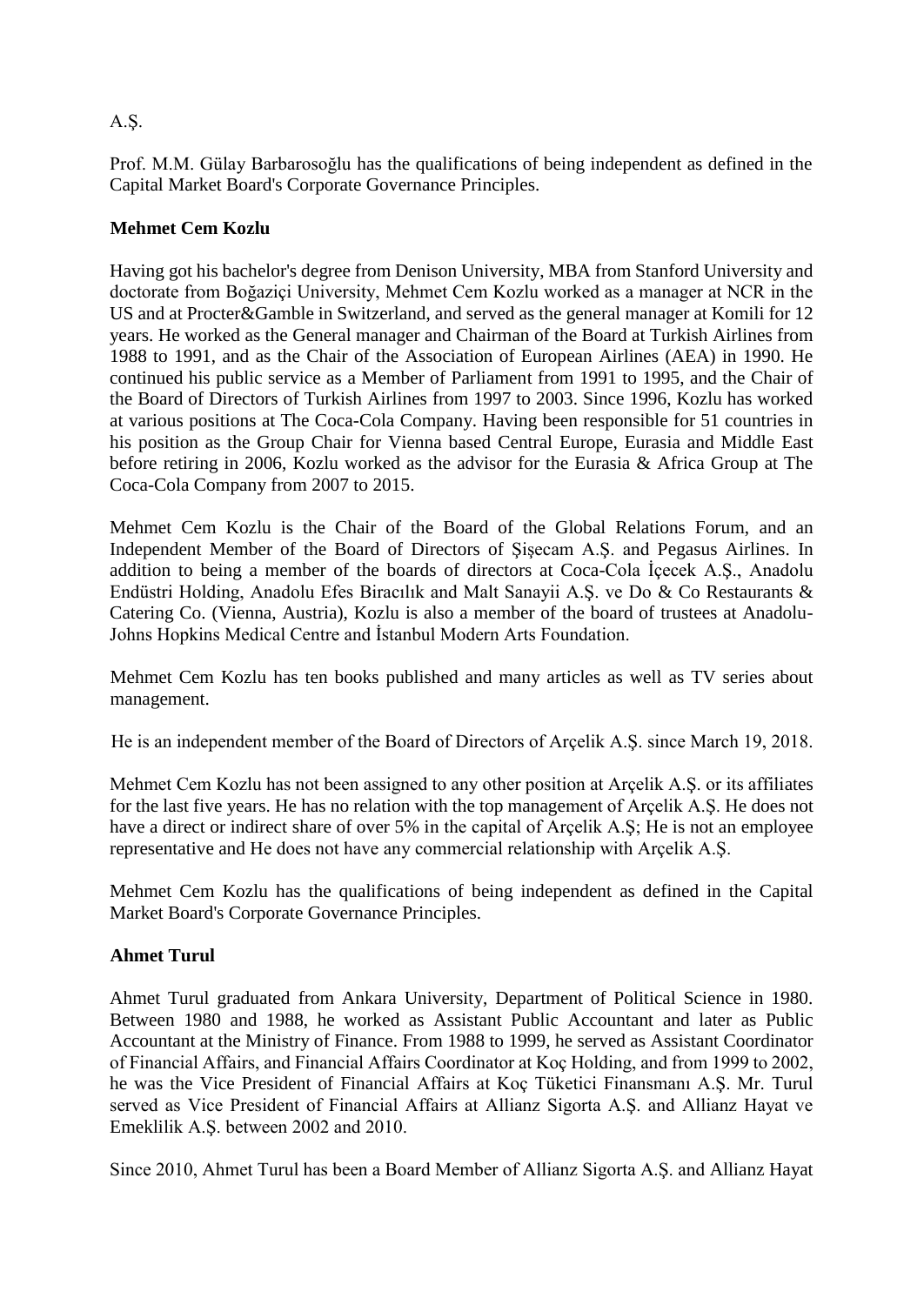ve Emeklilik A.Ş., and a Board Member of Allianz Yaşam ve Emeklilik A.Ş. since 2013. Additionally, Mr. Turul serves as Executive Committee Member of Turkey-Germany Business Council of DEIK, Vice-Chairman of the Board and Chairman of the Non-Life Executive Board at the Insurance Association of Turkey (TSB); Board Member at the Pension Monitoring Center; and Member of the Tax Council on behalf of TSB.

He has been an independent Board Member at Tüpraş since March 31, 2014.

Ahmet Turul has not been assigned to any other position at Arçelik A.Ş. or its affiliates for the last five years. He has no relation with the top management of Arçelik A.Ş. He does not have a direct or indirect share of over 5% in the capital of Arçelik A.Ş; He is not an employee representative and He does not have any commercial relationship with Arçelik A.Ş.

Ahmet Turul has the qualifications of being independent as defined in the Capital Market Board's Corporate Governance Principles.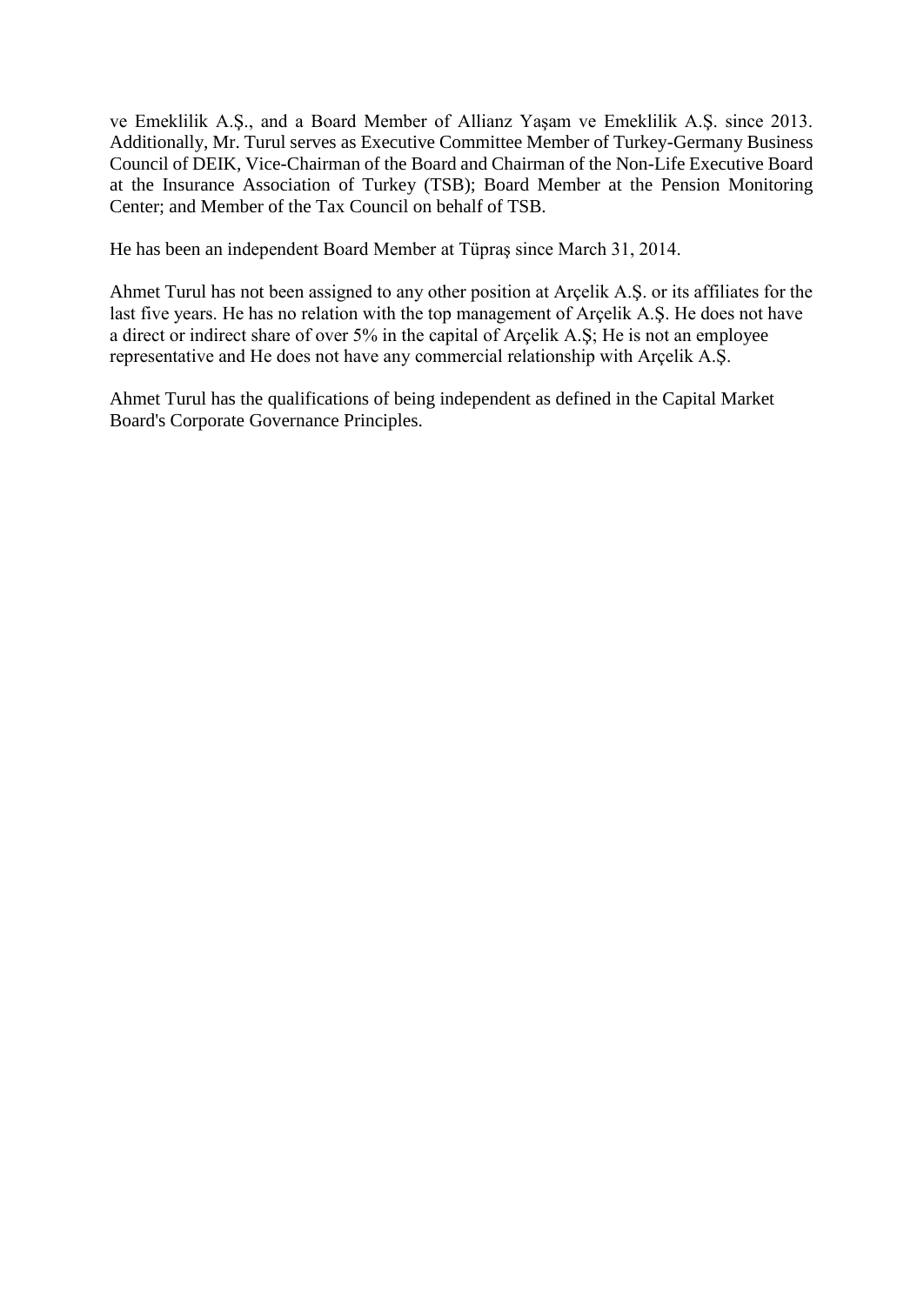I hereby represent that, I am a candidate for carrying our duty as "independent member" in Board of Directors of Arçelik A.Ş. (Company) within the scope of criteria specified in legislation, articles of association and Corporate Governance Communique of Capital Markets Board and in this context;

- a. There is no employment relation at executive level that would assume material tasks, duties and responsibilities in the last five years between the Company, or such companies in which the Company controls or has a material influence over the management, or such shareholders which control or have a material influence over the Company's management and any legal entity holding management control over these shareholders, on the one hand, and myself, my spouse and next of kin by blood and affinity kinship up to second degree, and there is no individual or joint holding of more than 5%in the capital or voting stocks or preferential stocks or no material business or commercial relation has been established,
- b. I have not worked at an executive position with significant and material tasks and responsibilities or held the seat as a board member or held a shareholding (equal to or above 5%) in such companies from which the company procures goods or services from or sells goods or services to in significant volumes in line with the agreements between them, including, in particular, the supplier's or buyer's audit (including tax audit, statutory audit, internal audit), rating and consultancy services in the last five years,
- c. I have necessary professional education and training, knowledge and experience required for properly fulfilling the duties that I will undertake due to the fact that I become an independent board member,
- d. I shall not work on a full-time basis at public agencies and institutions after my appointment as the member except for the lecture position at universities in line with the applicable legislation,
- e. I am deemed to be resident in Turkey according to Income Tax Law (I.T.L.) dated 31/12/1960 and numbered 193,
- f. I have professional prestige and reputation and experience as well as strong ethical standards to make me competent enough to favourably contribute to the corporate operations, to maintain my neutrality in conflicts of interest between the company and the shareholders and to freely decide by taking into consideration the rights of interest holders,
- g. I will be able to spare enough time to follow up the process of company operations and fulfil all requirements of the duties I undertake, in full,
- h. I have not carried out a duty as board member in Company's Board of Directors for more than six years, within last ten years,
- i. I am not holding an independent board member position in more than five publicly traded company in total or in more than three companies in which the company or the shareholders controlling the company hold the controlling powers over the management,
- j. I have not been registered and published in the name of the legal entity which is appointed as the board member,

**NAME SURNAME:** KAMIL ÖMER BOZER **SIGNATURE:**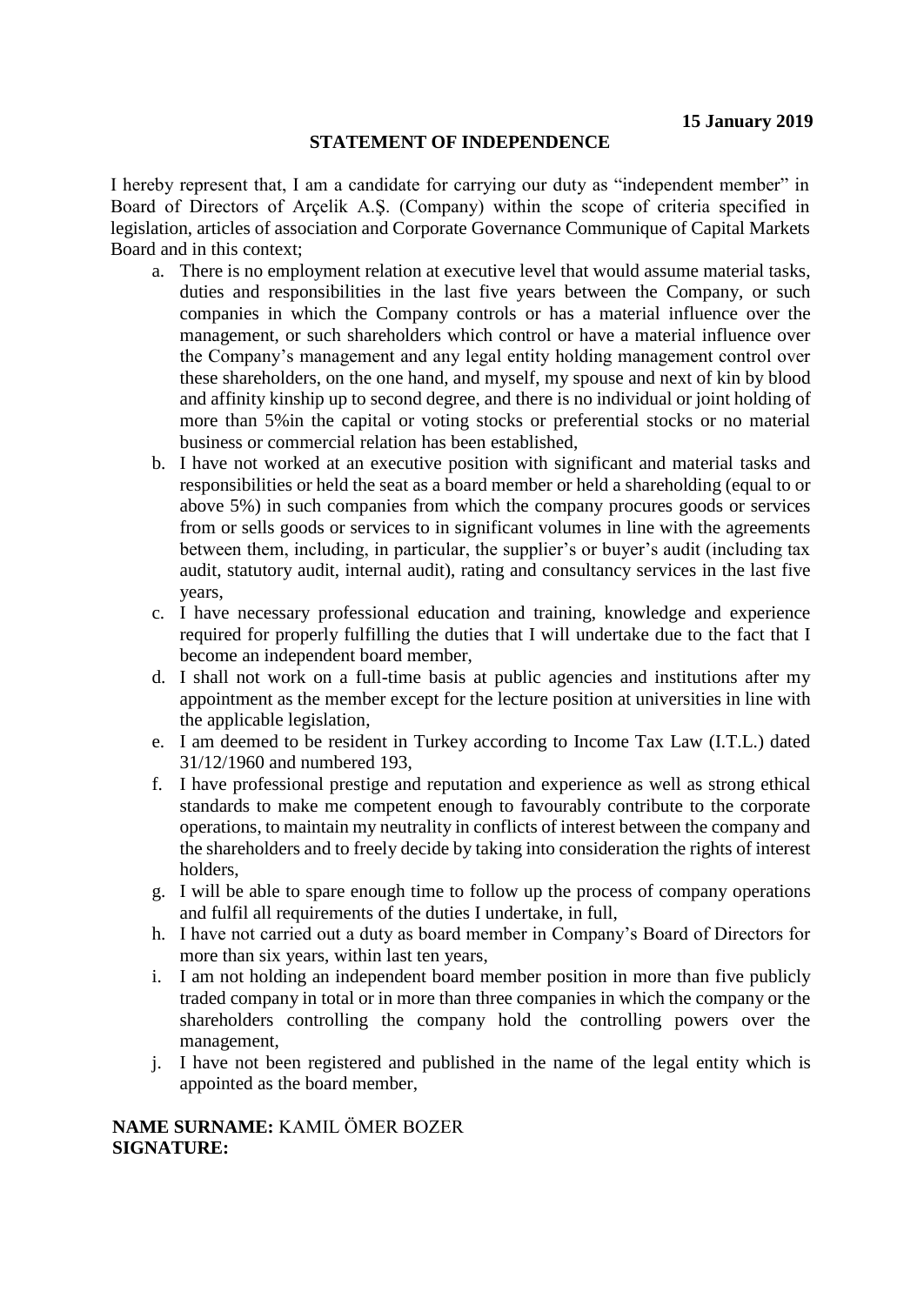I hereby represent that, I am a candidate for carrying our duty as "independent member" in Board of Directors of Arçelik A.Ş. (Company) within the scope of criteria specified in legislation, articles of association and Corporate Governance Communique of Capital Markets Board and in this context;

- a. There is no employment relation at executive level that would assume material tasks, duties and responsibilities in the last five years between the Company, or such companies in which the Company controls or has a material influence over the management, or such shareholders which control or have a material influence over the Company's management and any legal entity holding management control over these shareholders, on the one hand, and myself, my spouse and next of kin by blood and affinity kinship up to second degree, and there is no individual or joint holding of more than 5%in the capital or voting stocks or preferential stocks or no material business or commercial relation has been established,
- b. I have not worked at an executive position with significant and material tasks and responsibilities or held the seat as a board member or held a shareholding (equal to or above 5%) in such companies from which the company procures goods or services from or sells goods or services to in significant volumes in line with the agreements between them, including, in particular, the supplier's or buyer's audit (including tax audit, statutory audit, internal audit), rating and consultancy services in the last five years,
- c. I have necessary professional education and training, knowledge and experience required for properly fulfilling the duties that I will undertake due to the fact that I become an independent board member,
- d. I shall not work on a full-time basis at public agencies and institutions after my appointment as the member except for the lecture position at universities in line with the applicable legislation,
- e. I am deemed to be resident in Turkey according to Income Tax Law (I.T.L.) dated 31/12/1960 and numbered 193,
- f. I have professional prestige and reputation and experience as well as strong ethical standards to make me competent enough to favourably contribute to the corporate operations, to maintain my neutrality in conflicts of interest between the company and the shareholders and to freely decide by taking into consideration the rights of interest holders,
- g. I will be able to spare enough time to follow up the process of company operations and fulfil all requirements of the duties I undertake, in full,
- h. I have not carried out a duty as board member in Company's Board of Directors for more than six years, within last ten years,
- i. I am not holding an independent board member position in more than five publicly traded company in total or in more than three companies in which the company or the shareholders controlling the company hold the controlling powers over the management,
- j. I have not been registered and published in the name of the legal entity which is appointed as the board member,

## **NAME SURNAME**: MÜZEYYEN MÜNIRE GÜLAY BARBAROSOĞLU **SIGNATURE:**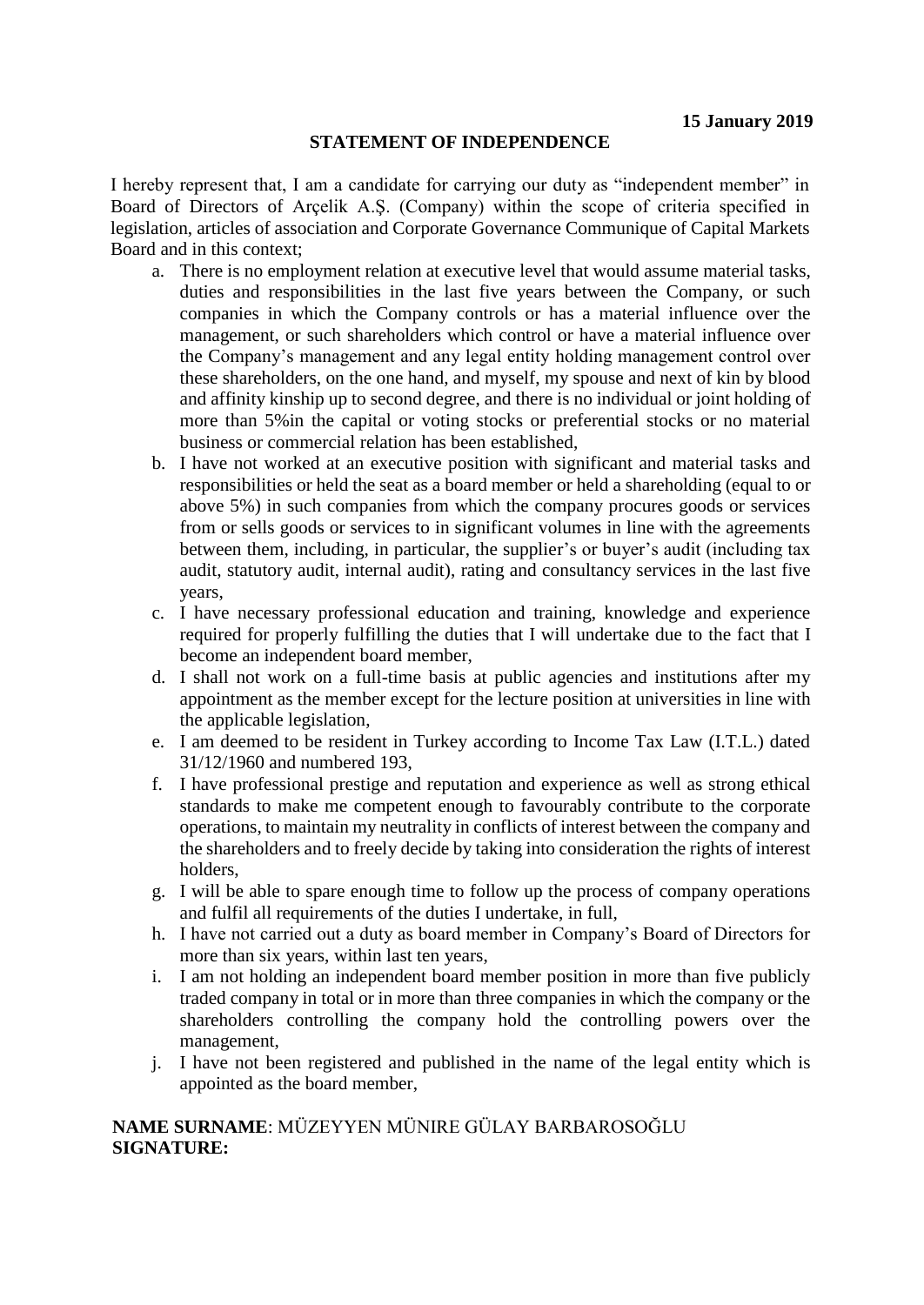I hereby represent that, I am a candidate for carrying our duty as "independent member" in Board of Directors of Arçelik A.Ş. (Company) within the scope of criteria specified in legislation, articles of association and Corporate Governance Communique of Capital Markets Board and in this context;

- a. There is no employment relation at executive level that would assume material tasks, duties and responsibilities in the last five years between the Company, or such companies in which the Company controls or has a material influence over the management, or such shareholders which control or have a material influence over the Company's management and any legal entity holding management control over these shareholders, on the one hand, and myself, my spouse and next of kin by blood and affinity kinship up to second degree, and there is no individual or joint holding of more than 5%in the capital or voting stocks or preferential stocks or no material business or commercial relation has been established,
- b. I have not worked at an executive position with significant and material tasks and responsibilities or held the seat as a board member or held a shareholding (equal to or above 5%) in such companies from which the company procures goods or services from or sells goods or services to in significant volumes in line with the agreements between them, including, in particular, the supplier's or buyer's audit (including tax audit, statutory audit, internal audit), rating and consultancy services in the last five years,
- c. I have necessary professional education and training, knowledge and experience required for properly fulfilling the duties that I will undertake due to the fact that I become an independent board member,
- d. I shall not work on a full-time basis at public agencies and institutions after my appointment as the member except for the lecture position at universities in line with the applicable legislation,
- e. I am deemed to be resident in Turkey according to Income Tax Law (I.T.L.) dated 31/12/1960 and numbered 193,
- f. I have professional prestige and reputation and experience as well as strong ethical standards to make me competent enough to favourably contribute to the corporate operations, to maintain my neutrality in conflicts of interest between the company and the shareholders and to freely decide by taking into consideration the rights of interest holders,
- g. I will be able to spare enough time to follow up the process of company operations and fulfil all requirements of the duties I undertake, in full,
- h. I have not carried out a duty as board member in Company's Board of Directors for more than six years, within last ten years,
- i. I am not holding an independent board member position in more than five publicly traded company in total or in more than three companies in which the company or the shareholders controlling the company hold the controlling powers over the management,
- j. I have not been registered and published in the name of the legal entity which is appointed as the board member,

### **NAME SURNAME:** MEHMET CEM KOZLU **SIGNATURE:**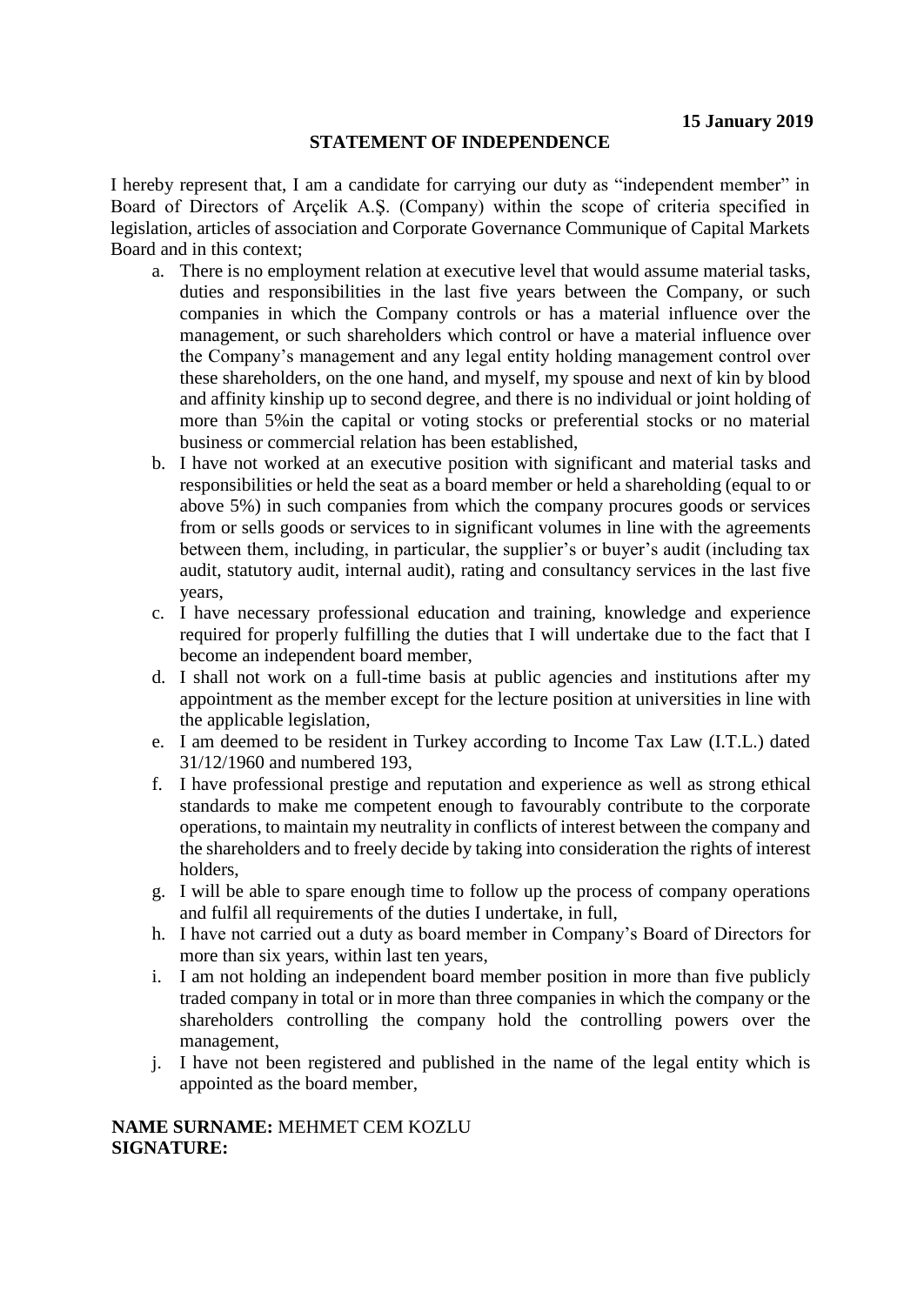I hereby represent that, I am a candidate for carrying our duty as "independent member" in Board of Directors of Arçelik A.Ş. (Company) within the scope of criteria specified in legislation, articles of association and Corporate Governance Communique of Capital Markets Board and in this context;

- a. There is no employment relation at executive level that would assume material tasks, duties and responsibilities in the last five years between the Company, or such companies in which the Company controls or has a material influence over the management, or such shareholders which control or have a material influence over the Company's management and any legal entity holding management control over these shareholders, on the one hand, and myself, my spouse and next of kin by blood and affinity kinship up to second degree, and there is no individual or joint holding of more than 5%in the capital or voting stocks or preferential stocks or no material business or commercial relation has been established,
- b. I have not worked at an executive position with significant and material tasks and responsibilities or held the seat as a board member or held a shareholding (equal to or above 5%) in such companies from which the company procures goods or services from or sells goods or services to in significant volumes in line with the agreements between them, including, in particular, the supplier's or buyer's audit (including tax audit, statutory audit, internal audit), rating and consultancy services in the last five years,
- c. I have necessary professional education and training, knowledge and experience required for properly fulfilling the duties that I will undertake due to the fact that I become an independent board member,
- d. I shall not work on a full-time basis at public agencies and institutions after my appointment as the member except for the lecture position at universities in line with the applicable legislation,
- e. I am deemed to be resident in Turkey according to Income Tax Law (I.T.L.) dated 31/12/1960 and numbered 193,
- f. I have professional prestige and reputation and experience as well as strong ethical standards to make me competent enough to favourably contribute to the corporate operations, to maintain my neutrality in conflicts of interest between the company and the shareholders and to freely decide by taking into consideration the rights of interest holders,
- g. I will be able to spare enough time to follow up the process of company operations and fulfil all requirements of the duties I undertake, in full,
- h. I have not carried out a duty as board member in Company's Board of Directors for more than six years, within last ten years,
- i. I am not holding an independent board member position in more than five publicly traded company in total or in more than three companies in which the company or the shareholders controlling the company hold the controlling powers over the management,
- j. I have not been registered and published in the name of the legal entity which is appointed as the board member,

**NAME SURNAME:** AHMET TURUL **SIGNATURE:**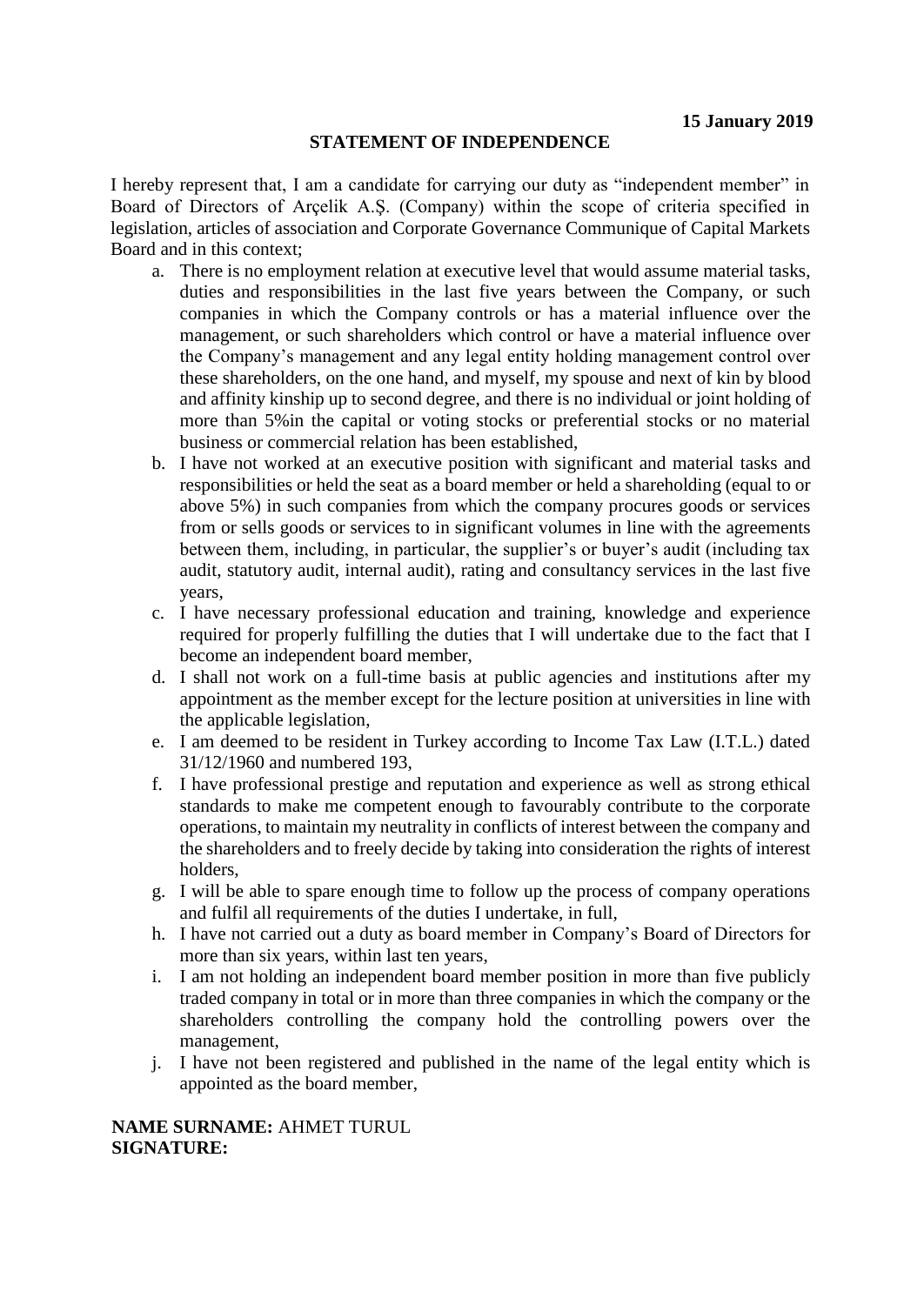## **ANNEX/3 Remuneration Policy for the Members of the Board of Directors and Top Managers**

This Policy document defines the salary system and application for our board members and top managers included in the individuals having administrative responsibilities within the scope of CMB regulations.

Each year, a fixed fee are determined in general meeting, which will be valid and applied for all board members.

A payment shall be made to board member having executive powers within the scope of the policy whose details are indicated below and which is determined concerning top managers. Chairman and Members of Executive Committee who will give effective support to Company's Board of Directors in all respects concerning the company operation may be provided benefits in the amount determined by board of director by considering the contribution they make, their participations in meetings and their functions, and within the framework of opinion of Corporate Governance Committee. If payment is made to Executive Committee members within this scope during the year, this payment amount shall be deducted from the amount determined at the end of the year.

For the salaries of the independent board members, payment plans of the Company based on performance can not be used.

Payments shall be made to the board members on a pro rata basis by taking into account their office term as well as the dates of their appointment and resignation. All expenses (such as transportation, telephone, insurance expenses etc.) incurred by Board Members due to the contributions they provide may be covered by the company.

Top Managers salaries comprise of two components - fixed and performance-based.

Considering macroeconomic data in market; wage policy applicable in the market; company size; long-term targets and individuals' positions, Top Managers fixed salaries are determined in accordance with international standards and legal obligations.

On the other hand, Top Managers premiums are calculated according to company performance and personal performance. Information with respect to criteria are summarized below:

- **Premium Basis:** Premium Bases are updated at every year beginning and vary according to the work magnitude of the executives' positions. Top management policies in the market are considered when updating premium bases.
- **Corporate Performance:** The corporate performance is calculated by measuring the financial and operational targets set for the company at the beginning of every year (market share, exports volume, foreign operations, productivity etc.) by the end of the relevant period. When determining the company's objectives, the facts that the success is sustainable and involves improvements when compared to past years are the principles importantly taken into account.
- **Individual Performance:** In determination of personal performance, objectives regarding employees, customers, process, technology and long-term strategy shall be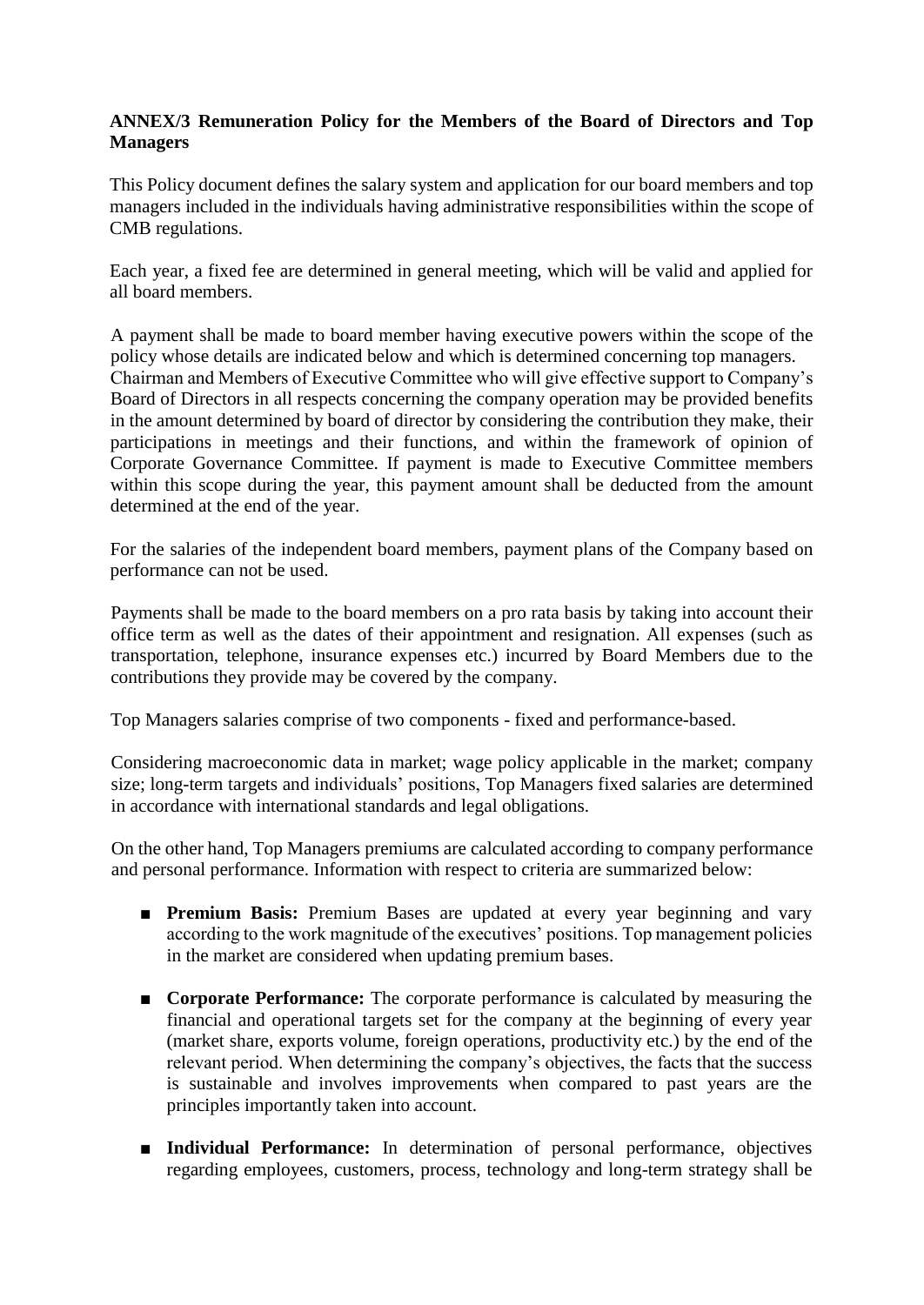considered along with the company's objectives. When the individual performance is measured, the long term sustainable improvement principle is observed in addition to financial areas.

In case our company's top managers quit the job, post-employment premium may be paid by taking into account the period of time work, period of time worked as senior executive, contribution provided by these top managers, last target premium prior to the ending date of employment and information concerning the salary and premium paid during last year. Total amounts determined in accordance with the above-mentioned principals and paid to Top Managers and Board Members shall be submitted to the information and/or approval of the shareholders in subsequent general meeting, in accordance with the legislation.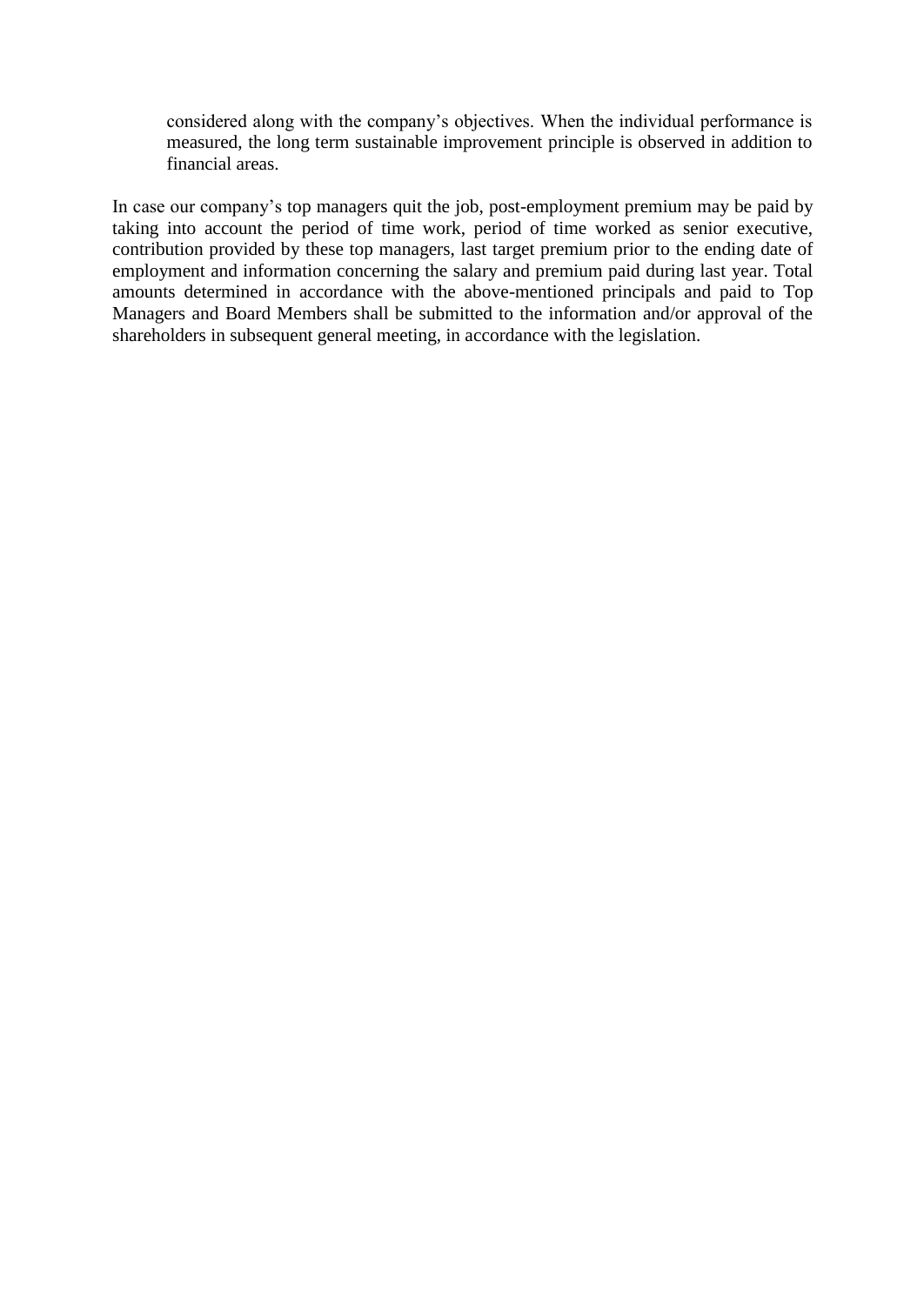## **ANNEX/4**

#### **POWER OF ATTORNEY ARÇELİK A.Ş.**

I hereby authorise and appoint as proxy **EXACUSE 1** hereby authorise and appoint as proxy introduced below in detail to represent me, to vote, to submit proposals and to sign necessary documents on behalf of me at Arçelik A.Ş.'s general assembly meeting scheduled to be held on 19.03.2019, Tuesday, at 15:00, at "Divan İstanbul Hotel, Asker Ocağı Caddesi No:1 34367 Elmadağ Şişli, İstanbul" in accordance with the following:

Proxy's (\*);

Name Surname/Commercial Title:

T. R ID No/Tax ID, Commercial Registry and Number with MERSIS number: (\*) Submitting equivalents of information referred for Proxies with foreign nationality is mandatory.

A) SCOPE OF THE POWER TO REPRESENT

Scope of the power to represent must be determined by choosing either (a), (b) or (c) for the following sections numbered 1 and 2.

- 1. Regarding the Issues in Agenda of General Assembly;
- a) Proxy shall be authorised to vote as per her/his own opinion.
- b) Proxy shall be authorised to vote as per the proposals of the partnership management.

c) Proxy shall be authorised to cast vote as per the instructions given in the table. Instructions:

In the event that the shareholder chooses (c) option, instructions specific to agenda items shall be given provided that one of the options given against the relevant agenda item of general assembly is checked (acceptance or refusal), or if refusal option is chosen, by specifying opposition note which is required to be written in moments of general assembly (if any).

| Agenda Items                                                                                                                           | Acceptance | Refusal | <b>Opposition Note</b> |
|----------------------------------------------------------------------------------------------------------------------------------------|------------|---------|------------------------|
| 1. Opening and election of the Chairman of the Meeting                                                                                 |            |         |                        |
| 2. Reading, discussing and approving the 2018 Annual Report                                                                            |            |         |                        |
| prepared by the Company Board of Directors                                                                                             |            |         |                        |
| 3. Reading the Summary of Independent Audit Report for 2018                                                                            |            |         |                        |
| accounting period,                                                                                                                     |            |         |                        |
| 4. Reading, discussing and approving the Financial Statements                                                                          |            |         |                        |
| related to the 2018 accounting period,                                                                                                 |            |         |                        |
| 5. Acquittal of each member of the Board of Directors in relation to                                                                   |            |         |                        |
| the activities of Company in 2018                                                                                                      |            |         |                        |
| 6. Acceptance, acceptance after amendment or refusal of the offer                                                                      |            |         |                        |
| of the Board of Directors in accordance with the Company's profit                                                                      |            |         |                        |
| distribution policy regarding the distribution of the profits of 2018,                                                                 |            |         |                        |
| 7. Determining the number and duty term of the Members of the                                                                          |            |         |                        |
| Board of Directors, making elections in accordance with the                                                                            |            |         |                        |
| determined number of members, selecting the Independent                                                                                |            |         |                        |
| Members of the Board of Directors,                                                                                                     |            |         |                        |
| 8. Informing and approval of the Shareholders about the                                                                                |            |         |                        |
| Remuneration Policy for the Members of the Board of Directors and<br>Top Managers and the payments made within the scope of the policy |            |         |                        |
| in accordance with the Corporate Governance Principles,                                                                                |            |         |                        |
|                                                                                                                                        |            |         |                        |